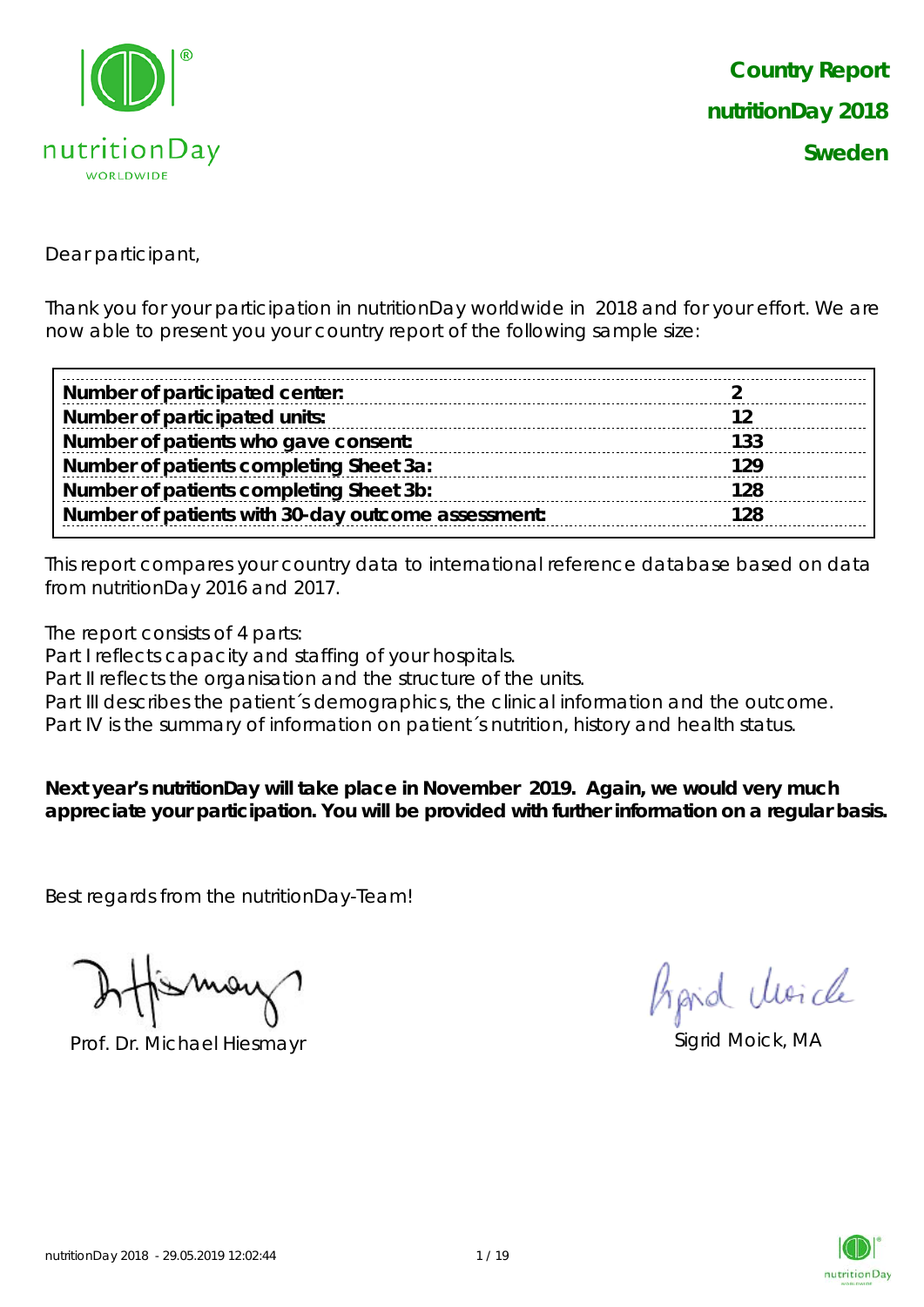### *I. Hospital capacity and staffing ("Hospital sheet")*

|                                                                                    | <b>YOUR RESULTS</b>      | <b>REFERENCE RESULTS</b> |
|------------------------------------------------------------------------------------|--------------------------|--------------------------|
| 1. Total number of beds in hospital                                                | 658 [418-899]            | 317 [188-615]            |
|                                                                                    |                          |                          |
| 2. Total number of admissions in the hospital last year 37453 [24578-50329]        |                          | 17520 [8982-34767]       |
|                                                                                    |                          |                          |
| 3. Total number of staff in the hospital                                           |                          |                          |
| <b>Total medical doctors</b>                                                       | 1364 [821-1908]          | 170 [78-396]             |
| Medical specialists                                                                | 695 [420-971]            | 117 [54-244]             |
| Medical non-specialists                                                            | 346 [211-480]            | 35 [11-82]               |
| <b>Nurses</b>                                                                      | 2760 [1655-3865]         | 418 [195-800]            |
| <b>Dieticians</b>                                                                  | 29 [16-42]               | $5[2-9]$                 |
| <b>Nutritionists</b>                                                               |                          | $1[0-4]$                 |
| Pharmacists                                                                        | 6                        | $7[4-22]$                |
| Kitchen staff                                                                      | 22                       | 30 [14-55]               |
|                                                                                    |                          |                          |
| <b>Full time equivalent</b>                                                        |                          |                          |
| <b>Total medical doctors</b>                                                       | 180                      | 139 [60-368]             |
| <b>Medical specialists</b>                                                         | 649 [370-927]            | 98 [48-245]              |
| Medical non-specialists                                                            | 259 [153-364]            | 34 [11-87]               |
| <b>Nurses</b>                                                                      | 2570 [1449-3690]         | 350 [187-778]            |
| <b>Dieticians</b>                                                                  | 28 [16-41]               | $4[2-8]$                 |
| <b>Nutritionists</b>                                                               | $\overline{\phantom{a}}$ | $1[0-3]$                 |
| Pharmacists                                                                        | 4                        | $6[3-18]$                |
| Kitchen staff                                                                      | 10                       | 27 [14-50]               |
|                                                                                    |                          |                          |
| 4. Does the hospital have a nutrition care strategy?                               | 2 (100%) Yes             | 351 (78.7%) Yes          |
|                                                                                    |                          |                          |
| 5. Which nutrition-related standards or routine activities exist in your hospital? |                          |                          |
| Nutrition training is available                                                    | 1 (50.0%) Yes            | 298 (66.8%) Yes          |
| Nutrition steering committee is available                                          |                          | 280 (62.8%) Yes          |
| Quality indicators are recorded and reported to national<br>or regional level      | 2 (100%) Yes             | 193 (43.3%) Yes          |
| Quality indicators are used for internal benchmarking                              | 2 (100%) Yes             | 235 (52.7%) Yes          |
| Patient feedback about food and food service is collected<br>using a questionnaire | 1 (50.0%) Yes            | 337 (75.6%) Yes          |
| None                                                                               |                          | 19 (4.3%) Yes            |
| No answer given                                                                    |                          |                          |

#### **6. Which codes are available /routinely used in your hospital for billing and reimbursement purposes?**

| <b>Codes available</b>     |                |                 |
|----------------------------|----------------|-----------------|
| <b>Nutrition Support</b>   | 1 (50.0%) Yes  | 216 (48.4%) Yes |
| Oral nutrition supplements | $\blacksquare$ | 165 (37.0%) Yes |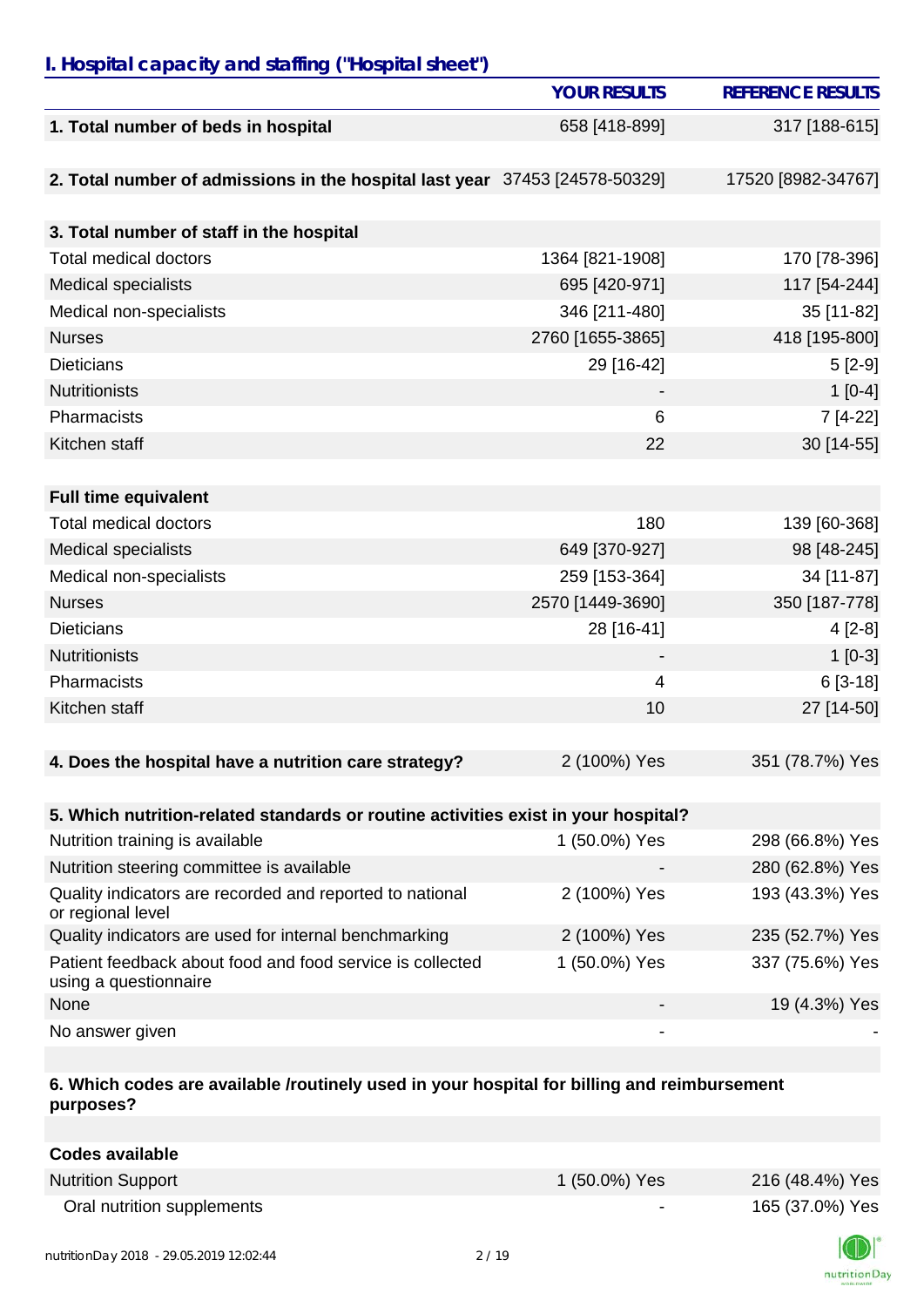| Parenteral nutrition                                      | 1 (50.0%) Yes | 255 (57.2%) Yes |
|-----------------------------------------------------------|---------------|-----------------|
| <b>Enteral nutrition</b>                                  | 1 (50.0%) Yes | 224 (50.2%) Yes |
| Dietary counseling                                        | 1 (50.0%) Yes | 166 (37.2%) Yes |
| Specific dietary interventions                            | 1 (50.0%) Yes | 119 (26.7%) Yes |
| Screening for malnutrition                                |               | 119 (26.7%) Yes |
| <b>Risk of malnutrition</b>                               | 1 (50.0%) Yes | 103 (23.1%) Yes |
| Malnutrition (in general)                                 | 1 (50.0%) Yes | 203 (45.5%) Yes |
| Severity of malnutrition (i.e. mild, moderate, severe)    |               | 195 (43.7%) Yes |
| No information available from billing/finance/controlling | 1 (50.0%) Yes | 75 (16.8%) Yes  |
| No answer given                                           |               | 18 (4.0%)       |
|                                                           |               |                 |
| <b>Codes routinely used</b>                               |               |                 |
| <b>Nutrition Support</b>                                  |               | 188 (42.2%) Yes |
| Oral nutrition supplements                                |               | 143 (32.1%) Yes |
| Parenteral nutrition                                      | 1 (50.0%) Yes | 233 (52.2%) Yes |
| <b>Enteral nutrition</b>                                  | 1 (50.0%) Yes | 205 (46.0%) Yes |
| Dietary counseling                                        |               | 140 (31.4%) Yes |
| Specific dietary interventions                            | 1 (50.0%) Yes | 105 (23.5%) Yes |
| Screening for malnutrition                                |               | 95 (21.3%) Yes  |
| <b>Risk of malnutrition</b>                               | 1 (50.0%) Yes | 80 (17.9%) Yes  |
| Malnutrition (in general)                                 | 1 (50.0%) Yes | 176 (39.5%) Yes |
| Severity of malnutrition (i.e. mild, moderate, severe)    |               | 169 (37.9%) Yes |
| No information available from billing/finance/controlling | 1 (50.0%) Yes | 81 (18.2%) Yes  |
| No answer given                                           |               | 29 (6.5%)       |

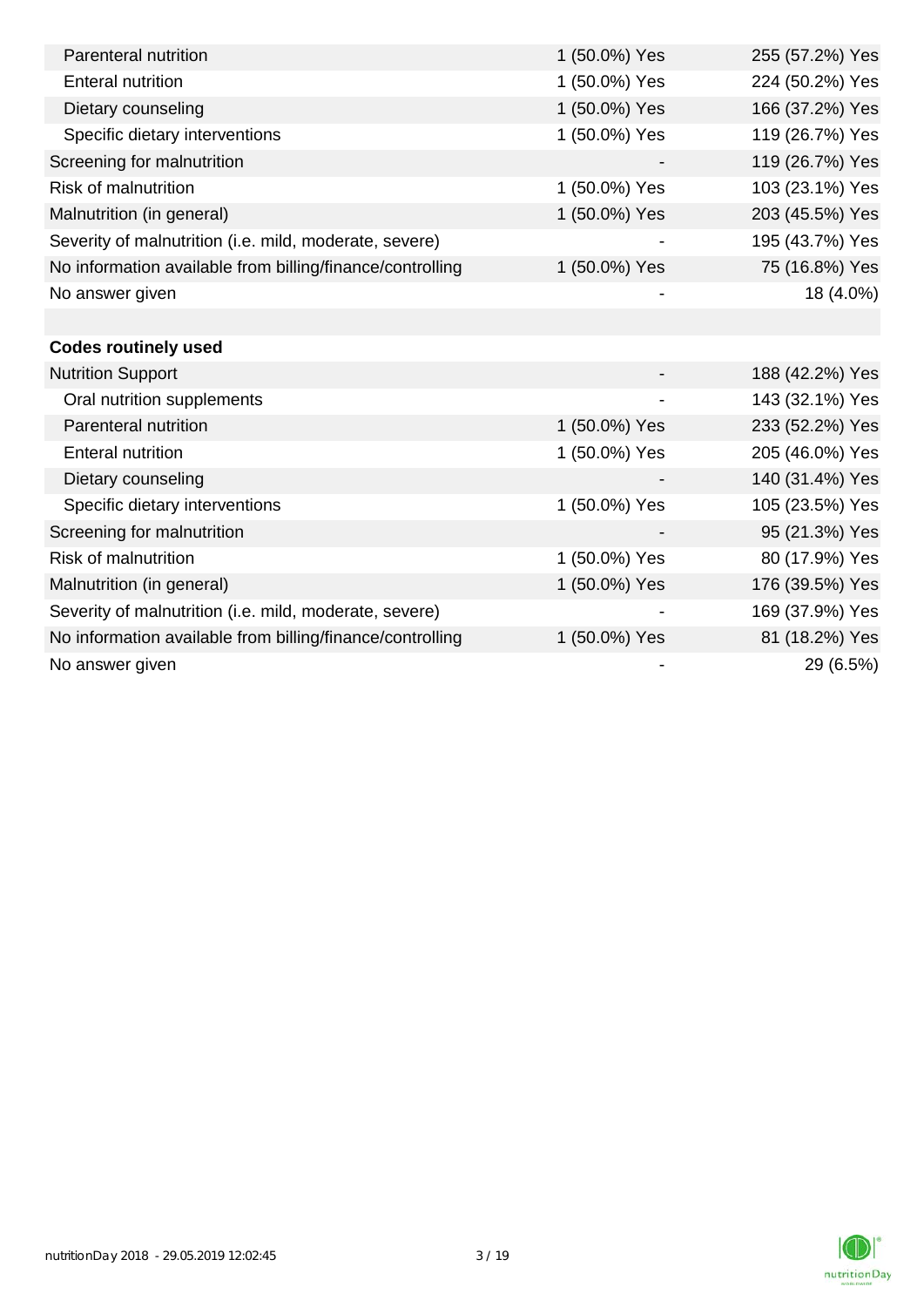# *II. Unit organisation and structures ("Sheet 1a/1b")*

|                                                                       | <b>YOUR RESULTS</b> | <b>REFERENCE RESULTS</b> |
|-----------------------------------------------------------------------|---------------------|--------------------------|
|                                                                       |                     |                          |
| Internal Medicine / General                                           | 1(8.3%)             | 19.3%                    |
| Internal Medicine / Cardiology                                        |                     | 4.5%                     |
| Internal Medicine / Gastroenterology & hepatology                     | 1(8.3%)             | 6.3%                     |
| Internal Medicine / Geriatrics                                        | 1(8.3%)             | 7.9%                     |
| Internal Medicine / Infectious diseases                               |                     | 0.5%                     |
| Internal Medicine / Nephrology                                        |                     | 1.3%                     |
| Internal Medicine / Oncology (incl. radiotherapy)                     |                     | 7.2%                     |
| Interdisciplinary                                                     |                     | 3.3%                     |
| Long term care                                                        |                     | 2.0%                     |
| Neurology                                                             | $3(25.0\%)$         | 3.6%                     |
| Surgery / General                                                     | 4 (33.3%)           | 13.5%                    |
| Surgery/ Cardiac/Vascular/Thoracic                                    |                     | 2.1%                     |
| Surgery / Neurosurgery                                                |                     | 1.0%                     |
| Surgery / Orthopedic                                                  | 1(8.3%)             | 4.2%                     |
| Trauma                                                                |                     | 1.4%                     |
| Ear Nose Throat (ENT)                                                 | 1(8.3%)             | 1.8%                     |
| Gynecology / Obstetrics                                               |                     | 1.6%                     |
| Pediatrics                                                            |                     | 1.3%                     |
| Psychiatry                                                            |                     | 0.9%                     |
| <b>Others</b>                                                         |                     | 16.1%                    |
|                                                                       |                     |                          |
| 2. Number of registered inpatients at noon                            | 15 [11-20]          | 24 [18-31]               |
|                                                                       |                     |                          |
| 3. Total bed capacity of the unit                                     | 20 [17-22]          | 30 [24-38]               |
|                                                                       |                     |                          |
| 4. Number of each type of staff in the unit for TODAY's morning shift |                     |                          |
|                                                                       |                     |                          |
| <b>Fully trained</b>                                                  |                     |                          |
| <b>Medical doctors</b>                                                | $5[4-6]$            | $3[2-7]$                 |
| <b>Nurses</b>                                                         | $4[4-5]$            | $5[3-8]$                 |
| Nursing aides                                                         | $5[4-5]$            | $2[1-3]$                 |
| <b>Dieticians</b>                                                     | $1[0-1]$            | $1[0-1]$                 |
| <b>Nutritionists</b>                                                  | $0[0-0]$            | $0 [0-1]$                |
| Administrative staff                                                  | $2[2-3]$            | $1[0-1]$                 |
| Other staff involved in patient care                                  | $2[2-3]$            | $1[0-2]$                 |
|                                                                       |                     |                          |
| In training                                                           |                     |                          |
| <b>Medical doctors</b>                                                | $2[2-2]$            | $1[0-3]$                 |
| <b>Medical students</b>                                               | $1[1-1]$            | $0[0-2]$                 |
| <b>Nurses</b>                                                         | $1[1-2]$            | $1[0-3]$                 |

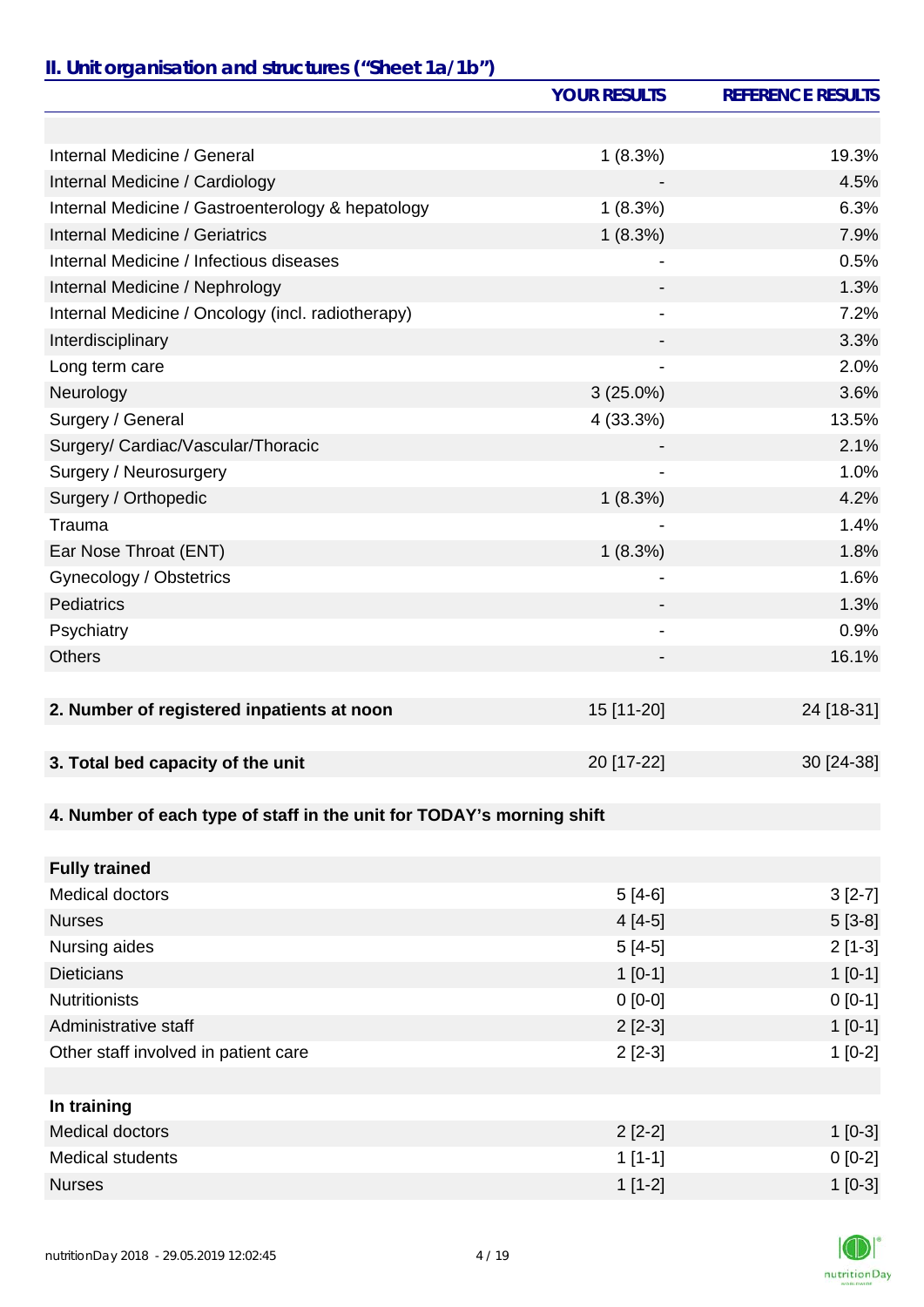| Nursing aides                                                                                       | 1             | $0[0-0]$        |
|-----------------------------------------------------------------------------------------------------|---------------|-----------------|
| <b>Dieticians</b>                                                                                   |               | $0[0-0]$        |
| <b>Nutritionists</b>                                                                                |               | $0[0-0]$        |
| Other staff involved in patient care                                                                | $2[2-2]$      | $0 [0-0]$       |
| 5. Is there a nutrition support team in your hospital<br>available?                                 | 12 (100%) Yes | 705 (76.4%) Yes |
| 6. Does the unit have a nutrition care strategy?                                                    | 12 (100%) Yes | 678 (73.5%) Yes |
| 7. Is there a person in your unit responsible for<br>nutrition care?                                | 12 (100%) Yes | 644 (69.8%) Yes |
| 8. Is there a dietician, nutritionist or dietetic assistant<br>available for your unit?             | 12 (100%) Yes | 831 (90.0%) Yes |
| 9. Is specific staff responsible for providing feeding<br>assistance to patients during meal times? | 5 (41.7%) Yes | 575 (62.3%) Yes |
| 10. How do you MAINLY screen/monitor patients for<br>malnutrition?                                  |               |                 |
| At admission                                                                                        |               |                 |
| No routine screening                                                                                |               | 85 (8.8%) Yes   |
| No fixed criteria                                                                                   |               | 14 (1.4%) Yes   |
| Experience / visual assessment only                                                                 |               | 77 (7.9%) Yes   |
| Weighing / BMI only                                                                                 |               | 141 (14.5%) Yes |
| <b>Nutritional Risk Screening (NRS) 2002</b>                                                        |               | 309 (31.9%) Yes |
| <b>Malnutrition Universal Screening Tool (MUST)</b>                                                 |               | 59 (6.1%) Yes   |
| Malnutrition Screening tool (MST)                                                                   |               | 70 (7.2%) Yes   |
| <b>SNAQ</b>                                                                                         |               | 11 (1.1%) Yes   |
| Other formal tool                                                                                   | 12 (100%) Yes | 148 (15.3%) Yes |
| I do not know                                                                                       |               | 9 (0.93%) Yes   |
| Missing                                                                                             |               | 47 (4.8%)       |
| <b>During hospital stay</b>                                                                         |               |                 |
| No routine monitoring                                                                               |               | 88 (9.1%) Yes   |
| No fixed criteria                                                                                   |               | 77 (7.9%) Yes   |
| Experience / visual assessment only                                                                 |               | 174 (17.9%) Yes |
| Weighing / BMI only                                                                                 | 6 (50.0%) Yes | 313 (32.3%) Yes |
| Other formal tool                                                                                   | 6 (50.0%) Yes | 251 (25.9%) Yes |
| I do not know                                                                                       |               | 20 (2.1%) Yes   |
| Missing                                                                                             |               | 47 (4.8%)       |
| 11a. Do you routinely use guidelines or standards for<br>nutrition care?                            | 12 (100%) Yes | 724 (80.0%) Yes |

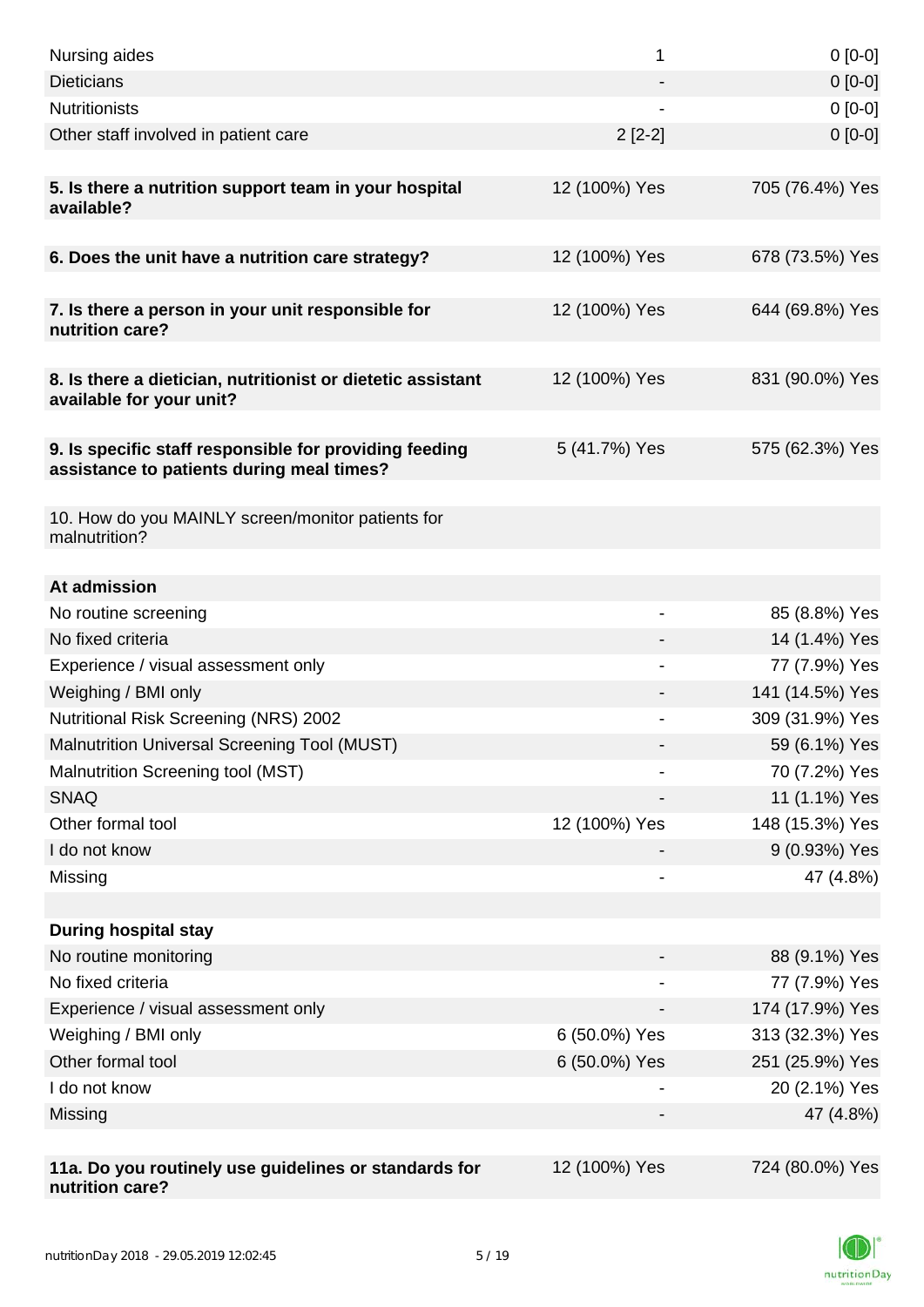| 11b. If yes, which one is mainly used?  |               |                 |
|-----------------------------------------|---------------|-----------------|
| International guidelines                |               | 186 (25.7%) Yes |
| National guidelines                     | 8 (66.7%) Yes | 105 (14.5%) Yes |
| Standards on hospital level             | 1 (8.3%) Yes  | 249 (34.4%) Yes |
| Standards on unit level                 |               | 51 (7.0%) Yes   |
| Individual patient nutrition care plans | 3 (25.0%) Yes | 116 (16.0%) Yes |
| Other                                   |               | 7 (0.97%) Yes   |
| Missing                                 |               | $10(1.4\%)$     |
|                                         |               |                 |

# **12. What is routinely done in your unit for given patient groups?**

| At risk                                                    |                |                 |
|------------------------------------------------------------|----------------|-----------------|
| Watchful waiting                                           | 6 (50.0%) Yes  | 281 (29.0%) Yes |
| Discuss nutrition care activities during ward rounds       | 8 (66.7%) Yes  | 430 (44.3%) Yes |
| Develop an individual nutrition care plan                  | 11 (91.7%) Yes | 509 (52.5%) Yes |
| Initiate treatment / nutrition intervention                | 11 (91.7%) Yes | 582 (60.0%) Yes |
| Consult a nutrition expert (dietician, nutritionist, etc.) | 10 (83.3%) Yes | 592 (61.0%) Yes |
| Consult a medical professional                             | 8 (66.7%) Yes  | 383 (39.5%) Yes |
| Calculate energy requirements                              | 5 (41.7%) Yes  | 479 (49.4%) Yes |
| Calculate protein requirements                             | 5 (41.7%) Yes  | 466 (48.0%) Yes |
|                                                            |                |                 |
| <b>Malnourished</b>                                        |                |                 |
| Watchful waiting                                           | 2 (16.7%) Yes  | 196 (20.2%) Yes |
| Discuss nutrition care activities during ward rounds       | 9 (75.0%) Yes  | 462 (47.6%) Yes |
| Develop an individual nutrition care plan                  | 11 (91.7%) Yes | 541 (55.8%) Yes |
| Initiate treatment / nutrition intervention                | 9 (75.0%) Yes  | 624 (64.3%) Yes |
| Consult a nutrition expert (dietician, nutritionist, etc.) | 11 (91.7%) Yes | 581 (59.9%) Yes |
| Consult a medical professional                             | 8 (66.7%) Yes  | 411 (42.4%) Yes |
| Calculate energy requirements                              | 10 (83.3%) Yes | 537 (55.4%) Yes |
| Calculate protein requirements                             | 8 (66.7%) Yes  | 522 (53.8%) Yes |
|                                                            |                |                 |
| <b>Every patient</b>                                       |                |                 |
| Watchful waiting                                           | 5 (41.7%) Yes  | 483 (49.8%) Yes |
| Discuss nutrition care activities during ward rounds       | 1 (8.3%) Yes   | 258 (26.6%) Yes |
| Develop an individual nutrition care plan                  |                | 184 (19.0%) Yes |
| Initiate treatment / nutrition intervention                |                | 135 (13.9%) Yes |
| Consult a nutrition expert (dietician, nutritionist, etc.) |                | 185 (19.1%) Yes |
| Consult a medical professional                             | 1 (8.3%) Yes   | 209 (21.5%) Yes |
| Calculate energy requirements                              | 1 (8.3%) Yes   | 123 (12.7%) Yes |
| Calculate protein requirements                             |                | 113 (11.6%) Yes |
|                                                            |                |                 |
| <b>Never</b>                                               |                |                 |
| Watchful waiting                                           |                | 76 (7.8%) Yes   |
| Discuss nutrition care activities during ward rounds       | 1 (8.3%) Yes   | 62 (6.4%) Yes   |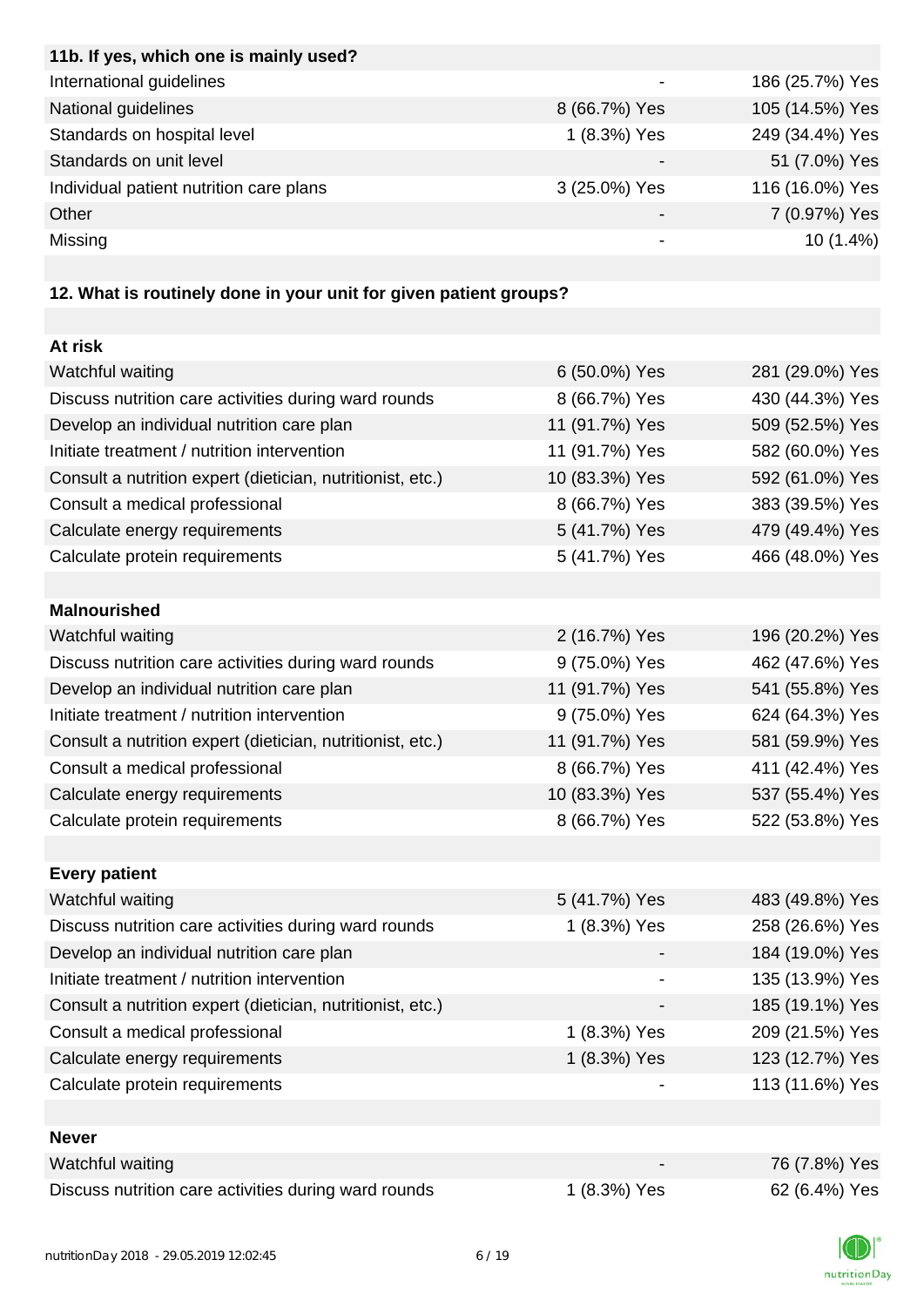| Develop an individual nutrition care plan                          |                          | 50 (5.2%) Yes   |
|--------------------------------------------------------------------|--------------------------|-----------------|
| Initiate treatment / nutrition intervention                        | 1 (8.3%) Yes             | 13 (1.3%) Yes   |
| Consult a nutrition expert (dietician, nutritionist, etc.)         |                          | 16 (1.6%) Yes   |
| Consult a medical professional                                     | 1 (8.3%) Yes             | 106 (10.9%) Yes |
| Calculate energy requirements                                      |                          | 103 (10.6%) Yes |
| Calculate protein requirements                                     | 2 (16.7%) Yes            | 124 (12.8%) Yes |
|                                                                    |                          |                 |
| I do not know                                                      |                          |                 |
| Watchful waiting                                                   | 1 (8.3%) Yes             | 51 (5.3%) Yes   |
| Discuss nutrition care activities during ward rounds               |                          | 40 (4.1%) Yes   |
| Develop an individual nutrition care plan                          | $\overline{\phantom{a}}$ | 22 (2.3%) Yes   |
| Initiate treatment / nutrition intervention                        | $\overline{\phantom{a}}$ | 22 (2.3%) Yes   |
| Consult a nutrition expert (dietician, nutritionist, etc.)         |                          | 18 (1.9%) Yes   |
| Consult a medical professional                                     |                          | 51 (5.3%) Yes   |
| Calculate energy requirements                                      |                          | 40 (4.1%) Yes   |
| Calculate protein requirements                                     | -                        | 42 (4.3%) Yes   |
|                                                                    |                          |                 |
| 13. When do you routinely weigh your patients?                     |                          |                 |
| at admission                                                       | 9 (75.0%) Yes            | 625 (64.4%) Yes |
| Within 24 hours                                                    | 4 (33.3%) Yes            | 142 (14.6%) Yes |
| Within 48 hours                                                    | 1 (8.3%) Yes             | 54 (5.6%) Yes   |
| Within 72 hours                                                    |                          | 27 (2.8%) Yes   |
| Every week                                                         | 3 (25.0%) Yes            | 393 (40.5%) Yes |
| Occasionally                                                       | 2 (16.7%) Yes            | 109 (11.2%) Yes |
| When requested                                                     | 9 (75.0%) Yes            | 483 (49.8%) Yes |
| At discharge                                                       | 1 (8.3%) Yes             | 52 (5.4%) Yes   |
| Never                                                              |                          | 13 (1.3%) Yes   |
| I do not know                                                      |                          | 4 (0.41%) Yes   |
| No answer given                                                    | 10 (41.7%)               | 50 (5.2%)       |
|                                                                    |                          |                 |
| 14. What do you do to support adequate food intake of patients?    |                          |                 |
| Offer additional meals or in between snacks                        | 12 (100%) Yes            | 730 (75.3%) Yes |
| Offer meal choices                                                 | 10 (83.3%) Yes           | 711 (73.3%) Yes |
| Offer different portion sizes                                      | 12 (100%) Yes            | 635 (65.5%) Yes |
| Consider food presentation                                         | 8 (66.7%) Yes            | 356 (36.7%) Yes |
| Change food texture/consistency as needed                          | 10 (83.3%) Yes           | 797 (82.2%) Yes |
| Consider patient problems with eating and drinking                 | 12 (100%) Yes            | 793 (81.8%) Yes |
| Ensure that mealtimes are undisturbed/protected<br>mealtime policy | 4 (33.3%) Yes            | 218 (22.5%) Yes |
| Promote positive eating environment                                | 8 (66.7%) Yes            | 281 (29.0%) Yes |
| Consider cultural/religious preferences                            | 11 (91.7%) Yes           | 559 (57.6%) Yes |
| Consider patient allergies / intolerances                          | 12 (100%) Yes            | 650 (67.0%) Yes |
| Other                                                              | 1 (8.3%) Yes             | 74 (7.6%) Yes   |
| I do not know                                                      | 1 (8.3%) Yes             | 19 (2.0%) Yes   |
| No answer given                                                    |                          | 48 (4.9%)       |

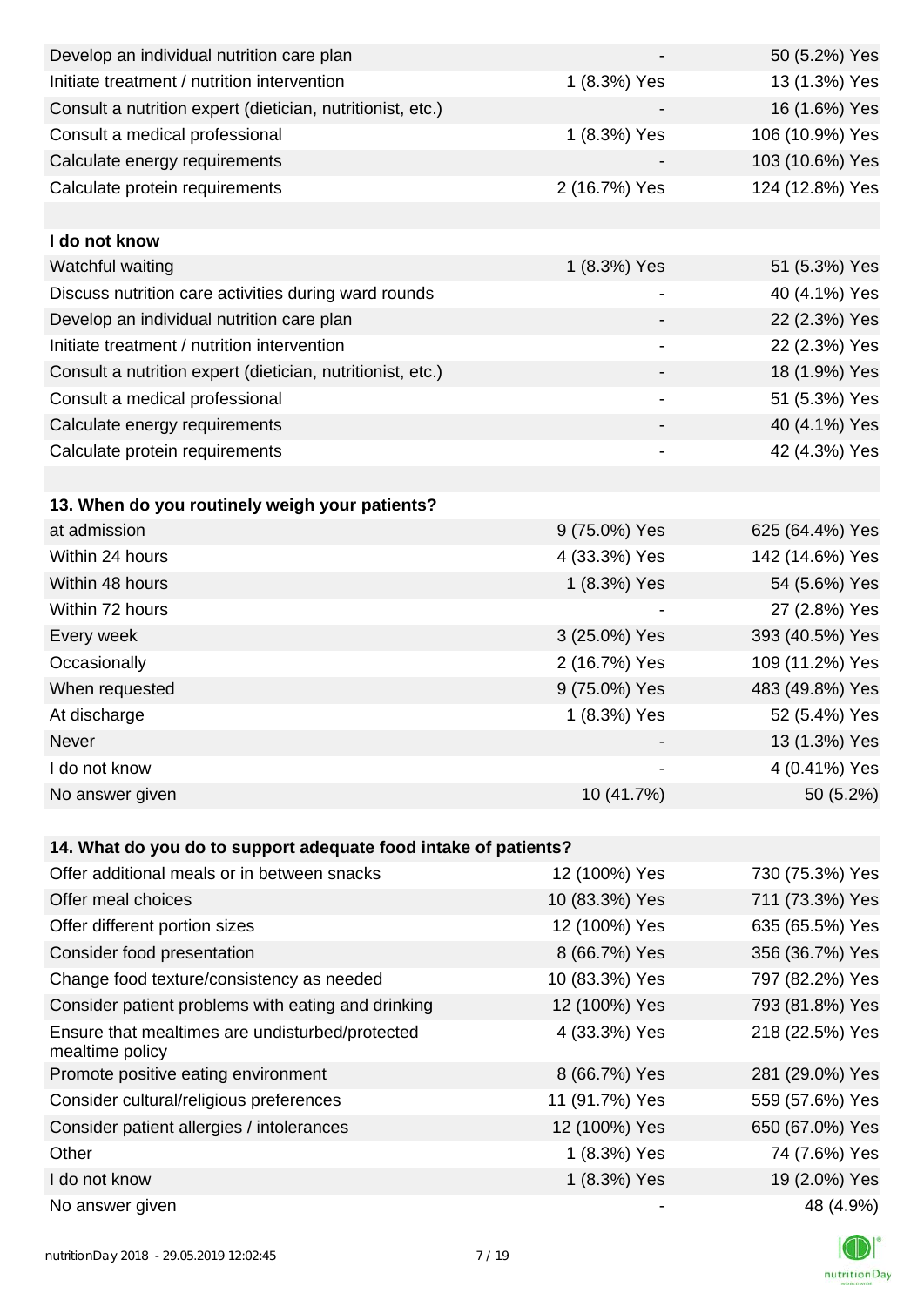| 15. Which nutrition-related standards or routine activities exist in your unit?     |                          |                 |
|-------------------------------------------------------------------------------------|--------------------------|-----------------|
| Nutrition training is available                                                     | 5 (41.7%) Yes            | 558 (57.5%) Yes |
| Reporting of nutrition related information to hospital<br>managers                  | 9 (75.0%) Yes            | 408 (42.1%) Yes |
| Quality indicators are recorded and reported to national<br>or regional level       | 8 (66.7%) Yes            | 302 (31.1%) Yes |
| Quality indicators are used for internal benchmarking                               | 8 (66.7%) Yes            | 358 (36.9%) Yes |
| Patient feedback about food and food service is collected<br>using a questionnaire  | 3 (25.0%) Yes            | 625 (64.4%) Yes |
| None                                                                                | $\overline{\phantom{a}}$ | 32 (3.3%) Yes   |
| I do not know                                                                       |                          | 38 (3.9%) Yes   |
| No answer given                                                                     |                          | 68 (7.0%)       |
|                                                                                     |                          |                 |
| 16. At admission what is asked and documented?                                      |                          |                 |
| Change in weight                                                                    | 12 (100%) Yes            | 775 (79.9%) Yes |
| Eating habits/difficulties                                                          | 12 (100%) Yes            | 746 (76.9%) Yes |
| Nutrition before admission                                                          | 7 (58.3%) Yes            | 592 (61.0%) Yes |
| None                                                                                |                          | 15 (1.5%) Yes   |
| I do not know                                                                       |                          | 20 (2.1%) Yes   |
| No answer given                                                                     |                          | 70 (7.2%)       |
|                                                                                     |                          |                 |
| 17. On what forms is there a specific part about eating, nutrition or malnutrition? |                          |                 |

| a. Patient Record has a section for                                                  |               |                 |
|--------------------------------------------------------------------------------------|---------------|-----------------|
| indicating if the patient is malnourished or at risk of<br>malnutrition              | 12 (100%) Yes | 708 (73.0%) Yes |
| nutrition treatment                                                                  | 12 (100%) Yes | 582 (60.0%) Yes |
| <b>None</b>                                                                          |               | 54 (5.6%) Yes   |
| I do not know                                                                        |               | 26 (2.7%) Yes   |
|                                                                                      |               |                 |
| b. Discharge Letter                                                                  |               |                 |
| summarizes nutrition treatment received during stay                                  | 7 (58.3%) Yes | 407 (42.0%) Yes |
| makes future nutrition-related recommendations                                       | 5 (41.7%) Yes | 572 (59.0%) Yes |
| None                                                                                 |               | 110 (11.3%) Yes |
| I do not know                                                                        | 3 (25.0%) Yes | 69 (7.1%) Yes   |
|                                                                                      |               |                 |
| 18. Do you provide brochures about malnutrition to at<br>risk/malnourished patients? | 4 (33.3%) Yes | 356 (44.8%) Yes |
|                                                                                      |               |                 |
| 19. Who filled in this sheet?                                                        |               |                 |
| <b>Head staff</b>                                                                    |               | 281 (29.0%) Yes |
| Dietician                                                                            | 1 (8.3%) Yes  | 517 (53.3%) Yes |
| <b>Nurse</b>                                                                         | 9 (75.0%) Yes | 279 (28.8%) Yes |
| Physician                                                                            |               | 128 (13.2%) Yes |
| Administrative staff                                                                 |               | 8 (0.82%) Yes   |

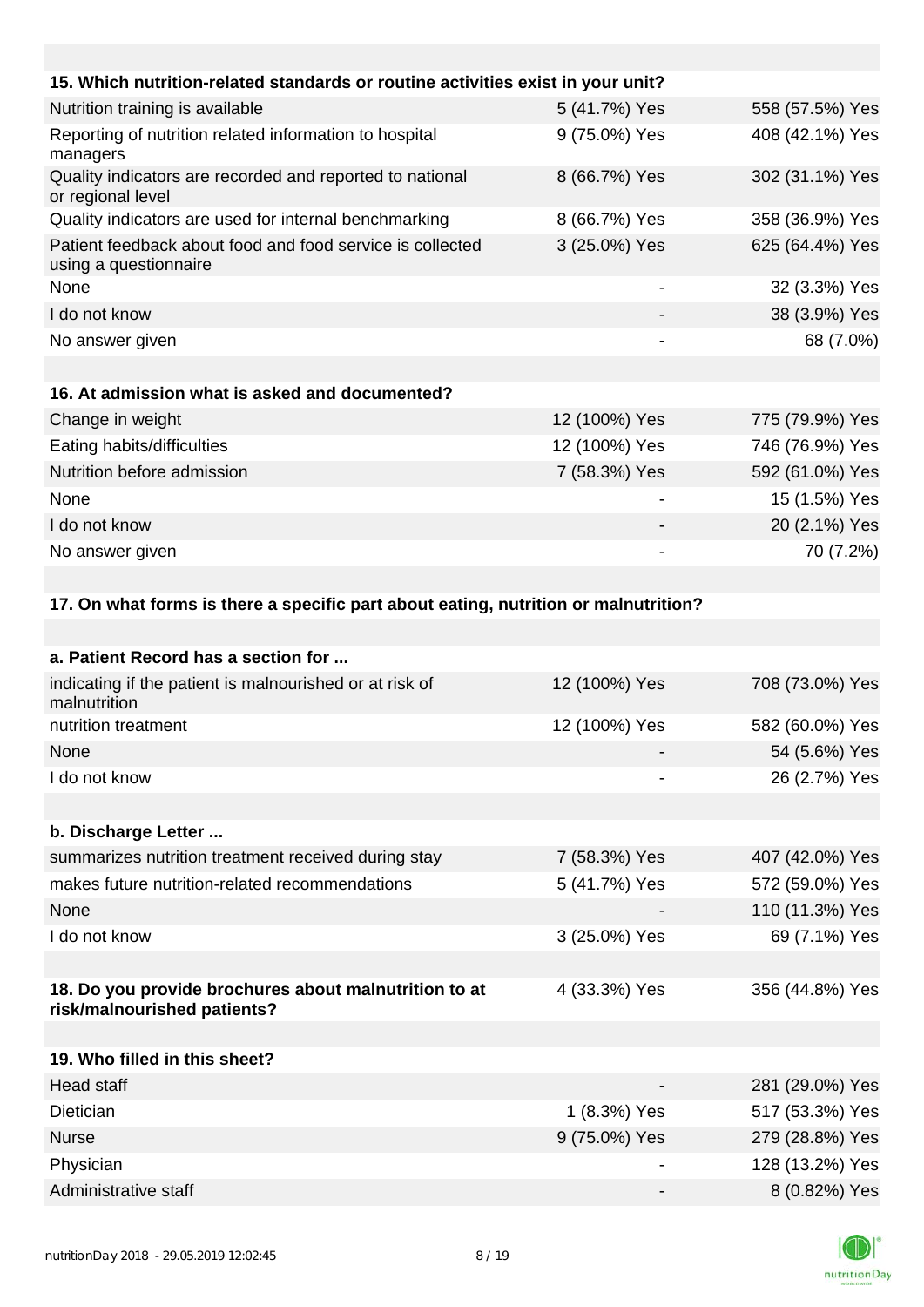| Other         | 10 (83.3%) Yes           | 39 (4.0%) Yes |
|---------------|--------------------------|---------------|
| None          | $\overline{\phantom{0}}$ |               |
| I do not know | $\overline{\phantom{0}}$ | 7 (0.72%) Yes |

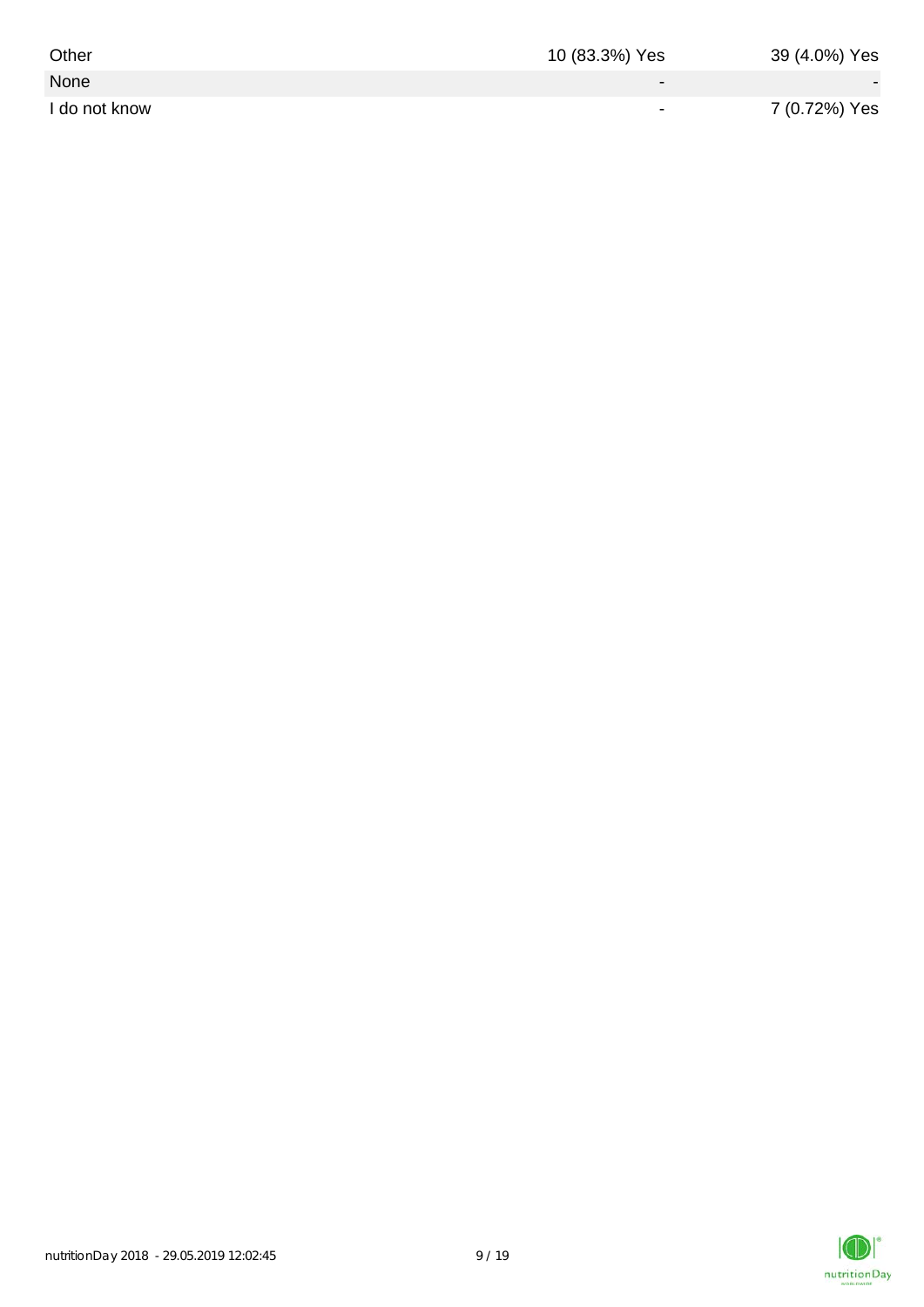|                                                                                         | <b>YOUR RESULTS</b> | <b>REFERENCE RESULTS</b> |
|-----------------------------------------------------------------------------------------|---------------------|--------------------------|
|                                                                                         |                     |                          |
| Total                                                                                   | 133                 | 17827                    |
| Age                                                                                     | 73 [62-79]          | 67 [53-78]               |
| Female                                                                                  | 60 (45.1%)          | 8951 (50.2%)             |
| Weight                                                                                  | 78.2±19.7           | 70.1±19.2                |
| Height                                                                                  | $172 + 10$          | 165±10                   |
| <b>BMI</b>                                                                              | $26.3 + 5.7$        | $25.5 \pm 6.0$           |
|                                                                                         |                     |                          |
| 1. This hospital admission was                                                          |                     |                          |
| planned                                                                                 | 23 (17.3%)          | 6798 (38.1%)             |
| an emergency                                                                            | 89 (66.9%)          | 9562 (53.6%)             |
| I do not know                                                                           | 21 (15.8%)          | 1467 (8.2%)              |
| No answer given                                                                         |                     |                          |
|                                                                                         |                     |                          |
| 2a. Diagnosis at admission                                                              |                     |                          |
| 0100 Infectious and parasitic diseases                                                  | 15 (11.3%)          | 1555 (8.7%)              |
| 0200 Neoplasms                                                                          | 33 (24.8%)          | 3133 (17.6%)             |
| 0300 Blood and bloodforming organs and the immune<br>mechanism                          | 3(2.3%)             | 1159 (6.5%)              |
| 0400 Endocrine, nutritional and metabolic diseases                                      | 11 (8.3%)           | 2190 (12.3%)             |
| 0500 Mental health                                                                      | 1(0.75%)            | 851 (4.8%)               |
| 0600 Nervous system                                                                     | 16 (12.0%)          | 1636 (9.2%)              |
| 0700 Eye and adnexa                                                                     | 3(2.3%)             | 236 (1.3%)               |
| 0800 Ear and mastoid process                                                            | 1(0.75%)            | 127 (0.71%)              |
| 0900 Circulatory system                                                                 | 40 (30.1%)          | 3801 (21.3%)             |
| 1000 Respiratory system                                                                 | 10 (7.5%)           | 2810 (15.8%)             |
| 1100 Digestive system                                                                   | 25 (18.8%)          | 4343 (24.4%)             |
| 1200 Skin and subcutaneous tissue                                                       | 7(5.3%)             | 786 (4.4%)               |
| 1300 Musculoskeletal system and connective tissue                                       | 12 (9.0%)           | 2703 (15.2%)             |
| 1400 Genitourinary system                                                               | 11 (8.3%)           | 1776 (10.0%)             |
| 1500 Pregnancy, childbirth and the puerperium                                           |                     | 198 (1.1%)               |
| 1600 Conditions originating in the perinatal period                                     |                     | 25 (0.14%)               |
| 1700 Congenital/chromosomal abnormalities                                               | 1(0.75%)            | 31 (0.17%)               |
| 1800 Symptoms, signs, abnormal clinical/lab findings                                    | 7(5.3%)             | 816 (4.6%)               |
| 1900 Injury, poisoning                                                                  | 7(5.3%)             | 512 (2.9%)               |
| 2000 External causes of morbidity and mortality (e.g.<br>transport accidents, assaults) |                     | 379 (2.1%)               |
| 2100 Factors influencing health status and contact with<br>health services              | 11 (8.3%)           | 619 (3.5%)               |
| No answer given                                                                         |                     |                          |
|                                                                                         |                     |                          |
| 3. Which conditions/comorbidities does this patient have?                               |                     |                          |
| Cardiac insufficiency                                                                   | 21 (15.8%)          | 3518 (22.5%)             |

nutritionDay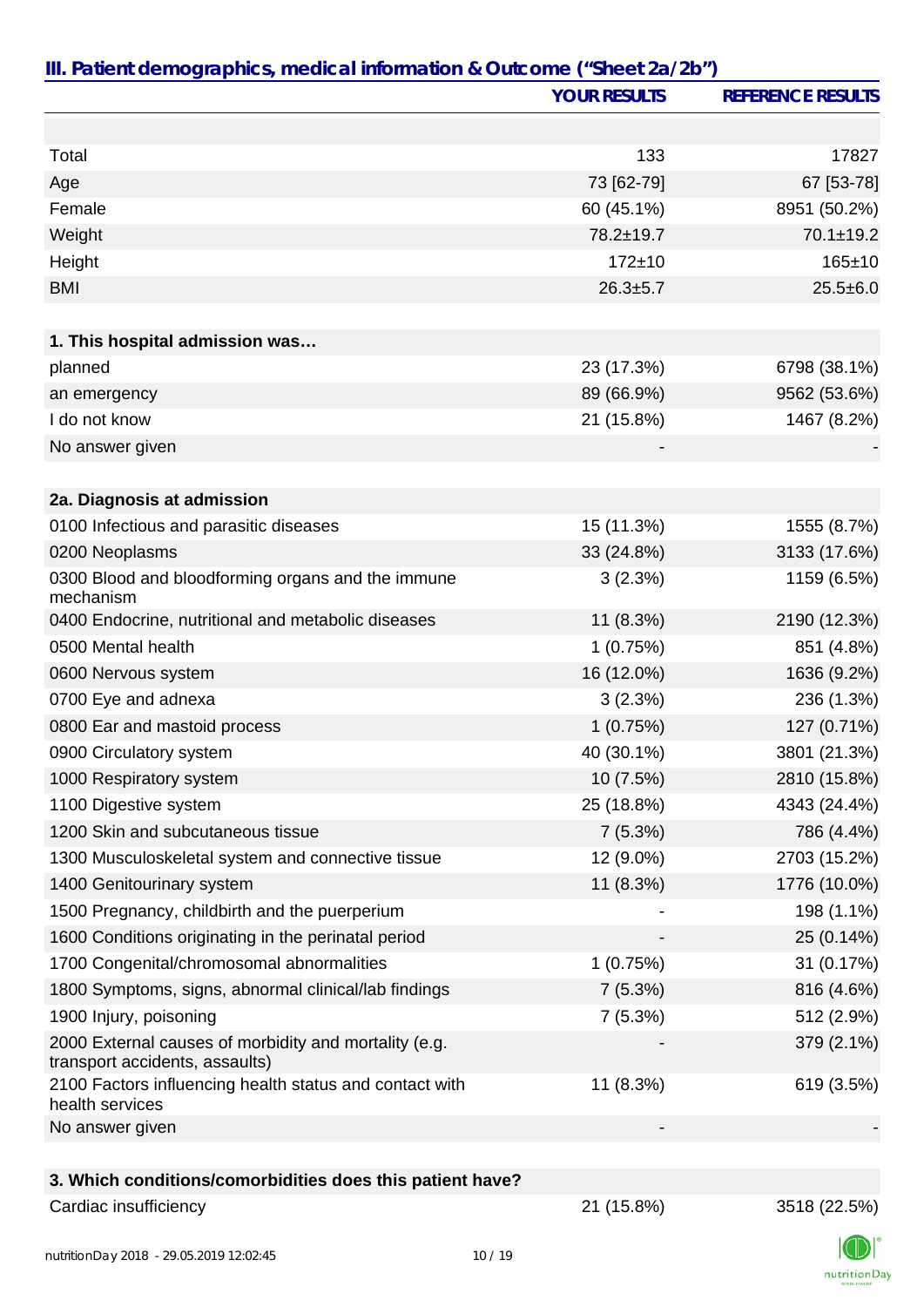| Myocardial infarction                                | 17 (12.9%)  | 823 (5.4%)    |
|------------------------------------------------------|-------------|---------------|
| Chronic lung disease                                 | 16 (12.2%)  | 2299 (14.8%)  |
| Cerebral vascular disease                            | 15 (11.5%)  | 1523 (9.9%)   |
| Peripheral vascular disease                          | 15 (11.5%)  | 1931 (12.6%)  |
| Chronic liver disease                                | 7(5.3%)     | 992 (6.5%)    |
| Chronic kidney disease                               | $8(6.2\%)$  | 1734 (11.3%)  |
| <b>Diabetes</b>                                      | 29 (22.0%)  | 3888 (24.9%)  |
| Cancer                                               | 44 (33.3%)  | 3763 (24.2%)  |
| Infection                                            | 30 (22.9%)  | 2245 (14.5%)  |
| Dementia                                             | 2(1.5%)     | 798 (5.2%)    |
| Major depressive disorder                            | $4(3.1\%)$  | 853 (5.6%)    |
| Other chronic mental disorder                        | 6(4.7%)     | 815 (5.4%)    |
| Other chronic disease                                | 49 (37.4%)  | 4031 (25.9%)  |
| None                                                 | 17 (12.8%)  | 3008 (16.9%)  |
|                                                      |             |               |
| 4a. Previous operation during this hospital stay     |             |               |
| Yes, planned                                         | 29 (21.8%)  | 3584 (20.1%)  |
| Yes, acute                                           | 19 (14.3%)  | 1077 (6.0%)   |
| <b>No</b>                                            | 82 (61.7%)  | 12545 (70.4%) |
| I do not know                                        |             | 230 (1.3%)    |
| Missing                                              | 3(2.3%)     | 391 (2.2%)    |
|                                                      |             |               |
| Days since operation                                 | $4[1-14]$   | $3[1-11]$     |
|                                                      |             |               |
| 4b. Planned operation during this hospital stay      |             |               |
| Yes, today or tomorrow                               | 3(2.3%)     | 1266 (7.1%)   |
| Yes, later                                           | 5(3.8%)     | 953 (5.3%)    |
| No                                                   | 120 (90.2%) | 13798 (77.4%) |
| I do not know                                        | 1(0.75%)    | 833 (4.7%)    |
| Missing                                              | $4(3.0\%)$  | 977 (5.5%)    |
|                                                      |             |               |
| 5. Previous ICU admission during this hospital stay? | 22 (16.5%)  | 1781 (10.0%)  |
| (Yes)                                                |             |               |
|                                                      |             |               |
| 6. Is this patient terminally ill?                   | 47 (35.3%)  | 1122 (6.3%)   |
|                                                      |             |               |
| 7. Fluid status                                      |             |               |
| Normal                                               | 76 (57.1%)  | 13668 (76.7%) |
| Overloaded                                           | $9(6.8\%)$  | 1008 (5.7%)   |
| Dehydrated                                           | 13 (9.8%)   | 878 (4.9%)    |
| I do not know                                        | 35 (26.3%)  | 2273 (12.8%)  |
| Missing                                              |             |               |
|                                                      |             |               |
| 8. Number of different medications planned           |             |               |
| Oral                                                 | $6[3-10]$   | $5[2-8]$      |
|                                                      |             |               |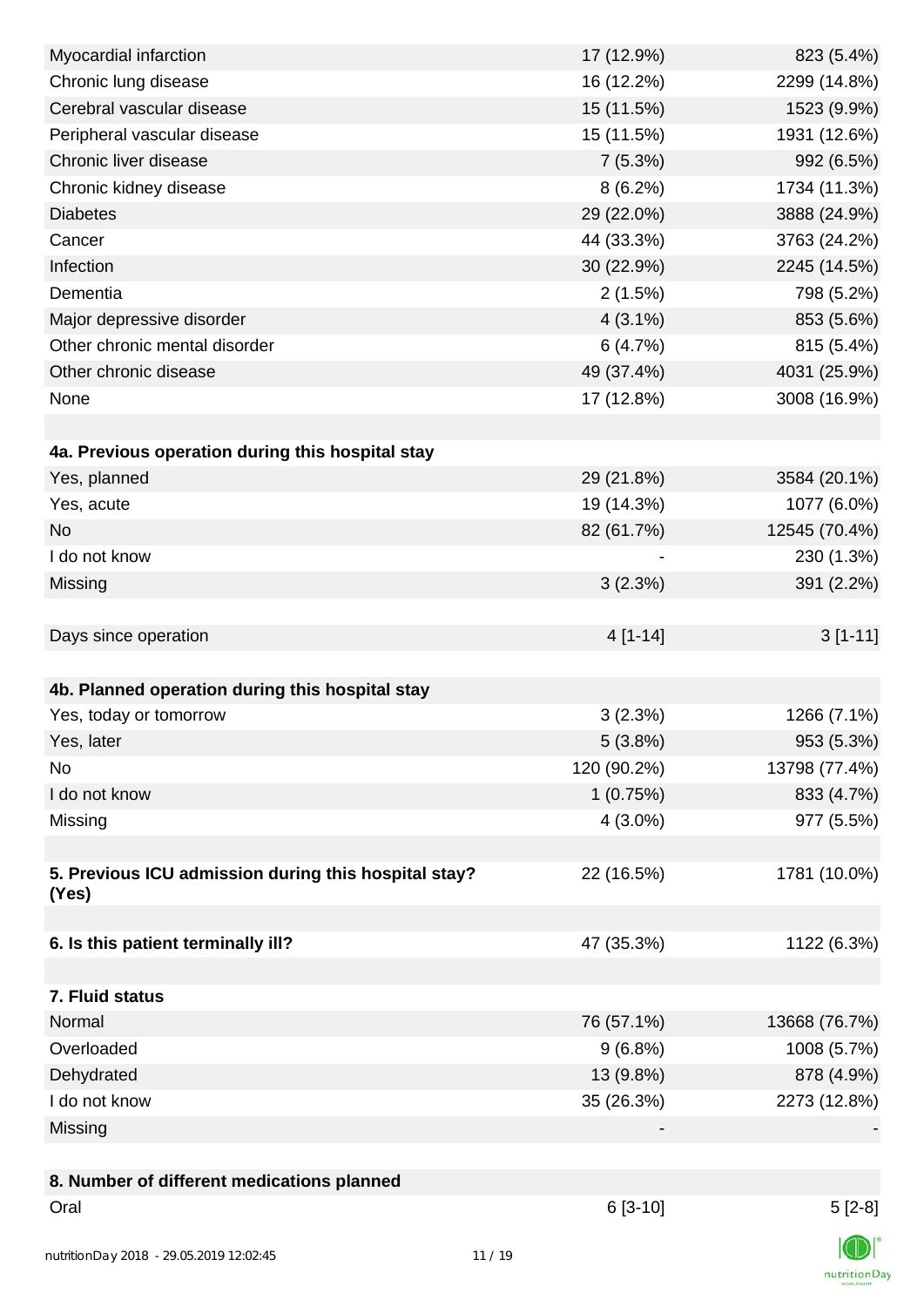| Other                                                                                    | $2[1-4]$    | $2[1-4]$      |
|------------------------------------------------------------------------------------------|-------------|---------------|
|                                                                                          |             |               |
| 9. Was this patient identified as malnourished or at risk of malnutrition?               |             |               |
| Malnourished                                                                             | 12 (9.0%)   | 2050 (11.5%)  |
| At risk                                                                                  | 25 (18.8%)  | 3162 (17.7%)  |
| No                                                                                       | 81 (60.9%)  | 11117 (62.4%) |
| I do not know                                                                            | 15 (11.3%)  | 1498 (8.4%)   |
| Missing                                                                                  |             |               |
|                                                                                          |             |               |
| 10. IV Fluids                                                                            |             |               |
| Electrolyte solution (NaCl, Ringers lactate, etc)                                        | 16 (12.0%)  | 6470 (36.3%)  |
| 5% Glucose solution                                                                      | $9(6.8\%)$  | 1853 (10.4%)  |
|                                                                                          |             |               |
| 11. Number of ONS drinks planned                                                         | $0[0-1]$    | $0[0-0]$      |
|                                                                                          |             |               |
| 12. Nutrition intake                                                                     |             |               |
| Regular hospital food                                                                    | 74 (55.6%)  | 10454 (58.6%) |
| Fortified/enriched hospital food                                                         | 31 (23.3%)  | 1962 (11.0%)  |
| Protein/energy supplement (e.g. ONS drinks)                                              | 18 (13.5%)  | 2469 (13.8%)  |
| <b>Enteral nutrition</b>                                                                 | 13 (9.8%)   | 882 (4.9%)    |
| Parenteral nutrition                                                                     | 13 (9.8%)   | 929 (5.2%)    |
| Special diet                                                                             | 10 (7.5%)   | 5732 (32.2%)  |
| None                                                                                     | $4(3.0\%)$  | 895 (5.0%)    |
|                                                                                          |             |               |
| 13a. All lines and Tubes                                                                 |             |               |
| <b>Central Venous</b>                                                                    | 18 (13.5%)  | 1535 (8.6%)   |
| Peripheral venous access                                                                 | 92 (69.2%)  | 8238 (46.2%)  |
| Nasogastric                                                                              | 10 (7.5%)   | 462 (2.6%)    |
| Nasojejunal                                                                              | 2(1.5%)     | 79 (0.44%)    |
| Nasoduadenal                                                                             |             | 67 (0.38%)    |
| Enterostoma                                                                              |             | 82 (0.46%)    |
| Percutaneous endoscopy/surgical gastrostomy                                              | 3(2.3%)     | 137 (0.77%)   |
| Percutaneous endoscopy/surgical jejunostomy                                              | $4(3.0\%)$  | 63 (0.35%)    |
| None                                                                                     | 25 (18.8%)  | 8032 (45.1%)  |
|                                                                                          |             |               |
| 13b. Were there complications with nutrition related lines<br>and tubes since admission? |             |               |
| Yes, previously                                                                          | $4(3.0\%)$  | 247 (1.4%)    |
| Yes, ongoing                                                                             | 3(2.3%)     | 173 (0.97%)   |
| No                                                                                       | 108 (81.2%) | 14548 (81.6%) |
| I do not know                                                                            | 14 (10.5%)  | 1646 (9.2%)   |
| Missing                                                                                  | $4(3.0\%)$  | 1213 (6.8%)   |
|                                                                                          |             |               |

#### **14. Please indicate if any of the following was done for this patient since admission**

| Energy requirements were determined |  |
|-------------------------------------|--|
|-------------------------------------|--|

Energy requirements were determined 28 (21.1%) 6273 (35.2%)

nutritionDay

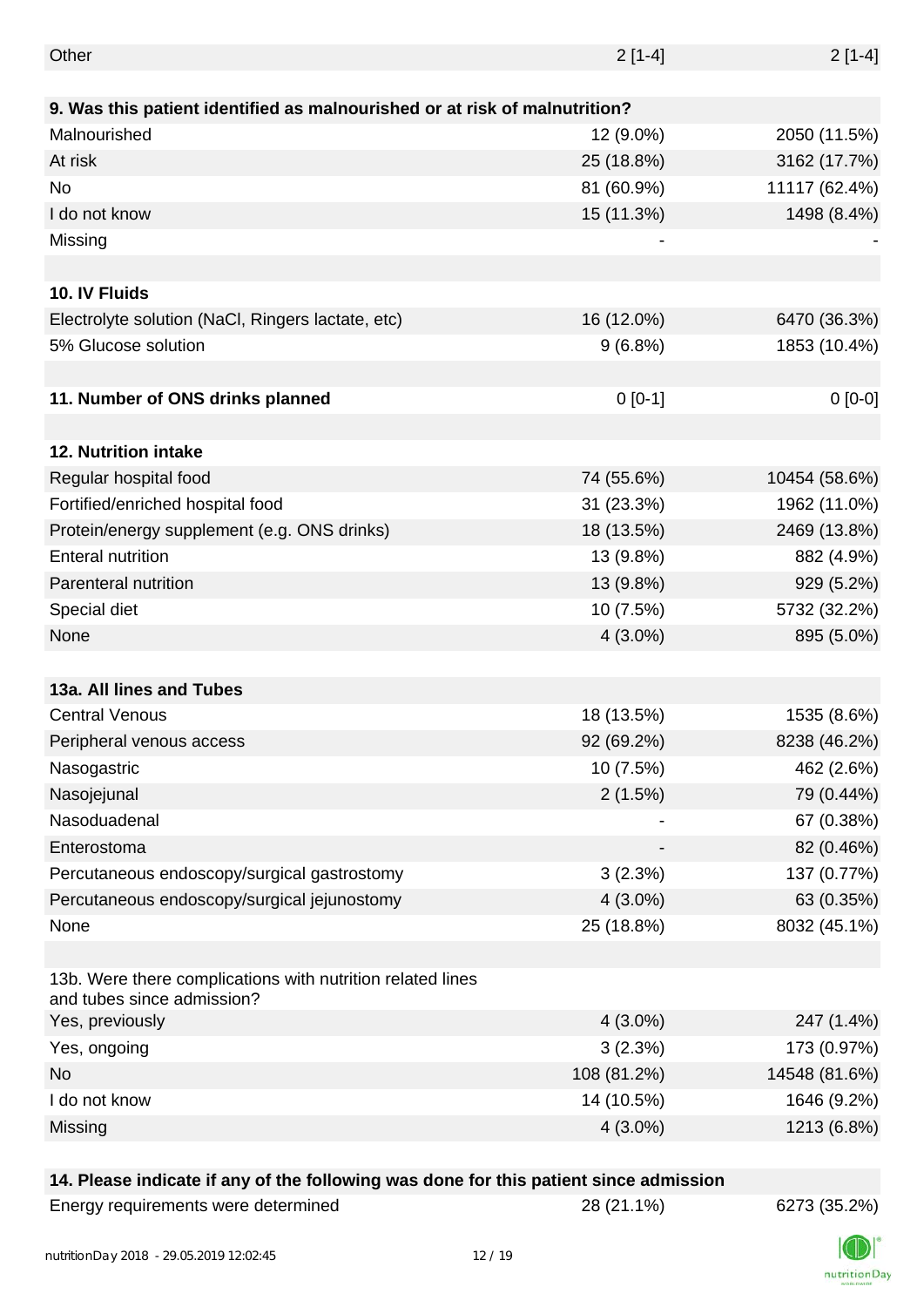| Protein requirements were determined                     | 21 (15.8%) | 5516 (30.9%)  |
|----------------------------------------------------------|------------|---------------|
| Food/Nutrition intake was recorded in the patient record | 42 (31.6%) | 7653 (42.9%)  |
| Nutrition treatment plan was developed                   | 30 (22.6%) | 6036 (33.9%)  |
| Nutrition expert was consulted                           | 22 (16.5%) | 6237 (35.0%)  |
| Malnutrition status is recorded in the patient record    | 64 (48.1%) | 5297 (29.7%)  |
| None                                                     |            |               |
|                                                          |            |               |
| 15a. Energy goal                                         |            |               |
| $< 500$ kcal                                             | 15 (11.3%) | 749 (4.2%)    |
| 500-999 kcal                                             |            | 194 (1.1%)    |
| 1000-1499 kcal                                           | 18 (13.5%) | 1695 (9.5%)   |
| 1500-1999 kcal                                           | 17 (12.8%) | 5578 (31.3%)  |
| >=2000 kcal                                              | $9(6.8\%)$ | 1992 (11.2%)  |
| Not determined                                           | 58 (43.6%) | 6066 (34.0%)  |
| I do not know                                            | 16 (12.0%) | 1515 (8.5%)   |
| Missing                                                  |            | 38 (0.21%)    |
|                                                          |            |               |
| 15b. Energy intake                                       |            |               |
| $< 500$ kcal                                             | 17 (12.8%) | 1264 (7.1%)   |
| 500-999 kcal                                             | 3(2.3%)    | 900 (5.0%)    |
| 1000-1499 kcal                                           | 24 (18.0%) | 2387 (13.4%)  |
| 1500-1999 kcal                                           | 12 (9.0%)  | 3954 (22.2%)  |
| >=2000 kcal                                              | $9(6.8\%)$ | 1047 (5.9%)   |
| Not determined                                           | 42 (31.6%) | 6021 (33.8%)  |
| I do not know                                            | 26 (19.5%) | 2199 (12.3%)  |
| Missing                                                  |            | 55 (0.31%)    |
|                                                          |            |               |
| 16. Since admission, this patient's health status has    |            |               |
| Improved                                                 | 61 (45.9%) | 8831 (49.5%)  |
| Deteriorated                                             | 11 (8.3%)  | 1039 (5.8%)   |
| Remained the same                                        | 33 (24.8%) | 4935 (27.7%)  |
| This patient has just been admitted                      | $8(6.0\%)$ | 1248 (7.0%)   |
| I do not know                                            | 20 (15.0%) | 1774 (10.0%)  |
| Missing                                                  |            |               |
|                                                          |            |               |
| Length of hospital stay (days)                           | 10 [6-21]  | 12 [6-24]     |
|                                                          |            |               |
| <b>Outcome Code</b>                                      |            |               |
| 1= Still in the hospital                                 | 3(2.3%)    | 1702 (9.5%)   |
| 2= Transferred to another hospital                       | $8(6.0\%)$ | 419 (2.4%)    |
| 3= Transferred to long term care                         | 1(0.75%)   | 780 (4.4%)    |
| 4= Rehabilitation                                        | 12 (9.0%)  | 785 (4.4%)    |
| 5= Discharged home                                       | 99 (74.4%) | 13163 (73.8%) |
| 6= Death                                                 | 2(1.5%)    | 535 (3.0%)    |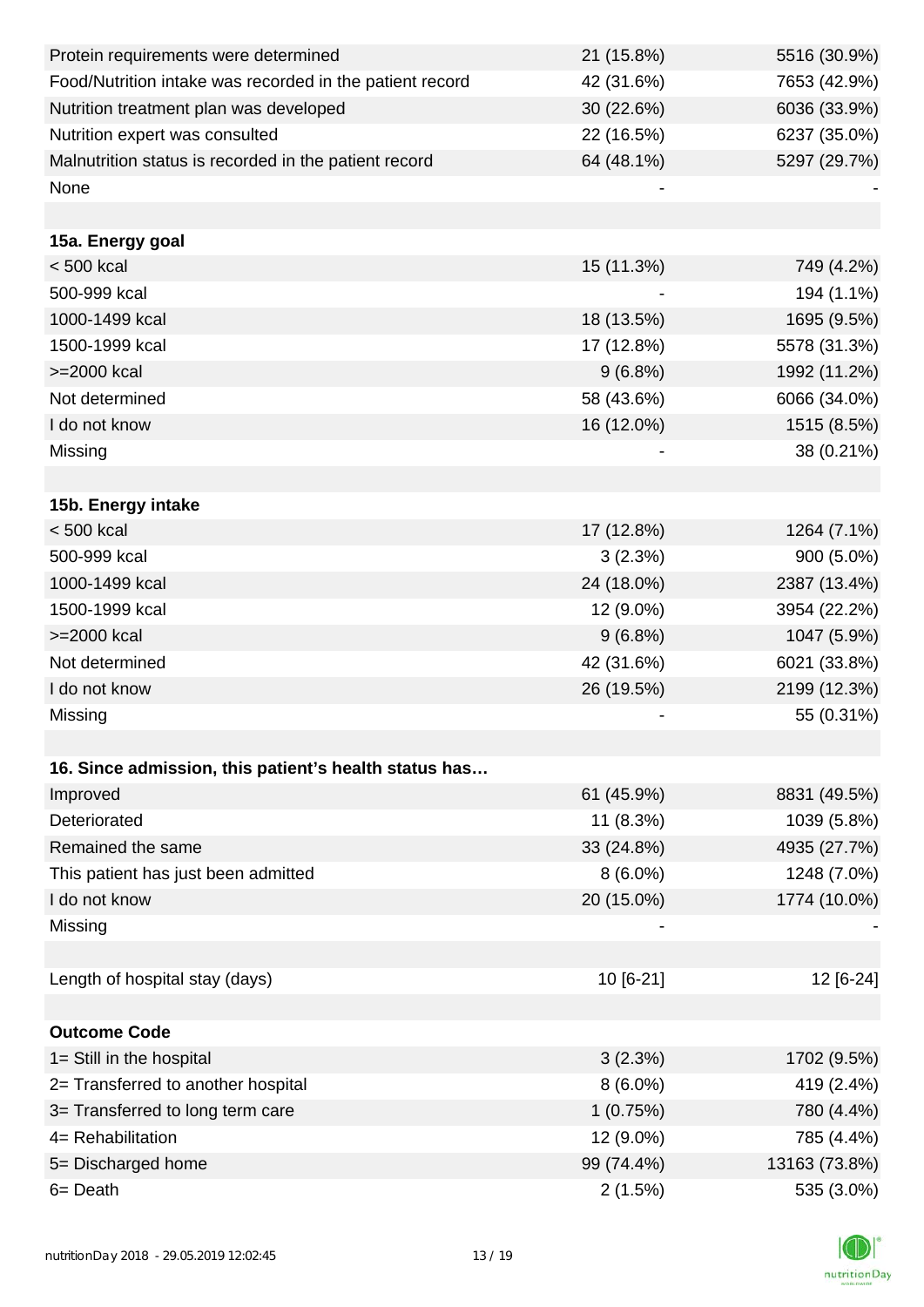| $7 =$ Others                         | 3(2.3%)    | 310 (1.7%)    |
|--------------------------------------|------------|---------------|
| Missing                              | 5(3.8%)    | 133 (0.75%)   |
|                                      |            |               |
| Readmitted since ND                  |            |               |
| $1 = No$                             | 91 (74.6%) | 11846 (75.5%) |
| 2= Yes, same hospital planned        | $4(3.3\%)$ | 1043 (6.7%)   |
| 3= Yes, same hospital unplanned      | 13 (10.7%) | 889 (5.7%)    |
| 4= Yes, different hospital planned   | 3(2.5%)    | 68 (0.43%)    |
| 5= Yes, different hospital unplanned | 3(2.5%)    | 68 (0.43%)    |
| 6= Unknown                           | 11 (9.0%)  | 646 (4.1%)    |
| <b>Missing</b>                       |            | 1059 (6.8%)   |

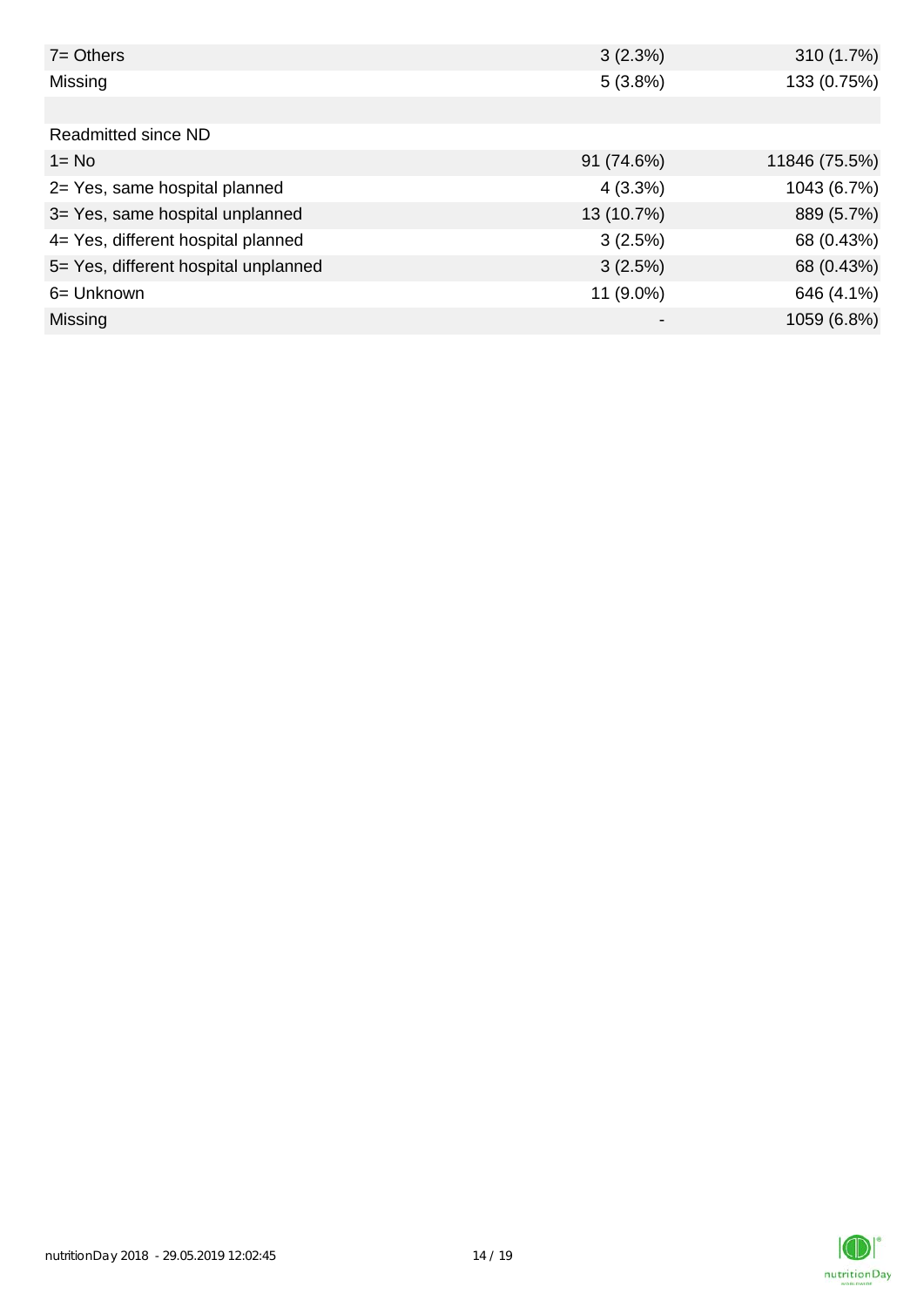|                                                                                      | <b>YOUR RESULTS</b> | <b>REFERENCE RESULTS</b> |
|--------------------------------------------------------------------------------------|---------------------|--------------------------|
|                                                                                      |                     |                          |
| 1. What are your typical dietary habits?                                             |                     |                          |
| No special dietary habits                                                            | 89 (69.0%)          | 12235 (71.0%)            |
| I am vegetarian                                                                      | 2(1.6%)             | 370 (2.1%)               |
| I adhee to a vegan diet                                                              |                     | 132 (0.77%)              |
| I eat gluten-free diet                                                               | 3(2.3%)             | 156 (0.91%)              |
| I avoid added sugars                                                                 | 21 (16.3%)          | 2604 (15.1%)             |
| I avoid carbohydrates                                                                | 2(1.6%)             | 1038 (6.0%)              |
| I eat a low fat-diet                                                                 | $4(3.1\%)$          | 1930 (11.2%)             |
| I am lactose intolerant                                                              | $5(3.9\%)$          | 572 (3.3%)               |
| Other special diet due to intolerances/allergies                                     | 1(0.78%)            | 323 (1.9%)               |
| Other                                                                                | 26 (20.2%)          | 1219 (7.1%)              |
| No answer given                                                                      | 1(0.78%)            | 337 (2.0%)               |
|                                                                                      |                     |                          |
| 2. Where did you live before your current hospital admission?                        |                     |                          |
| At home                                                                              | 123 (95.3%)         | 15276 (88.7%)            |
| In a nursing home or other live-in facility                                          | 1(0.78%)            | 609 (3.5%)               |
| I was transferred from another hospital                                              | 2(1.6%)             | 883 (5.1%)               |
| Other                                                                                | 1(0.78%)            | 268 (1.6%)               |
| Missing                                                                              | 2(1.6%)             | 185 (1.1%)               |
|                                                                                      |                     |                          |
| 3. In general, are you able to walk?                                                 |                     |                          |
| Yes                                                                                  | 94 (72.9%)          | 11104 (64.5%)            |
| Yes, with someone's help                                                             | $5(3.9\%)$          | 1762 (10.2%)             |
| Yes, independently using a cane, walker, or crutches                                 | 18 (14.0%)          | 2412 (14.0%)             |
| No, I have a wheelchair                                                              | 10 (7.8%)           | 712 (4.1%)               |
| No, I am bedridden                                                                   | 1(0.78%)            | 988 (5.7%)               |
| Missing                                                                              | 1(0.78%)            | 243 (1.4%)               |
|                                                                                      |                     |                          |
| 4. In general, how would you say your health is?                                     |                     |                          |
| Very good                                                                            | 14 (10.9%)          | 1252 (7.3%)              |
| Good                                                                                 | 32 (24.8%)          | 6191 (36.0%)             |
| Fair                                                                                 | 43 (33.3%)          | 6489 (37.7%)             |
| Poor                                                                                 | 27 (20.9%)          | 2490 (14.5%)             |
| Very poor                                                                            | $5(3.9\%)$          | 558 (3.2%)               |
| Missing                                                                              | 8(6.2%)             | 241 (1.4%)               |
|                                                                                      |                     |                          |
| 5. Over the last 12 months prior to your current hospital admission approximately    |                     |                          |
| how many times have you seen a doctor?                                               | $3[1-6]$            | $5[2-10]$                |
| how many times have you been admitted to the<br>hospital (Emergency room, any ward)? | $1[0-2]$            | $1[0-2]$                 |
| how many nights in total have you spent in hospital?                                 | 4 [0-10]            | $5[0-15]$                |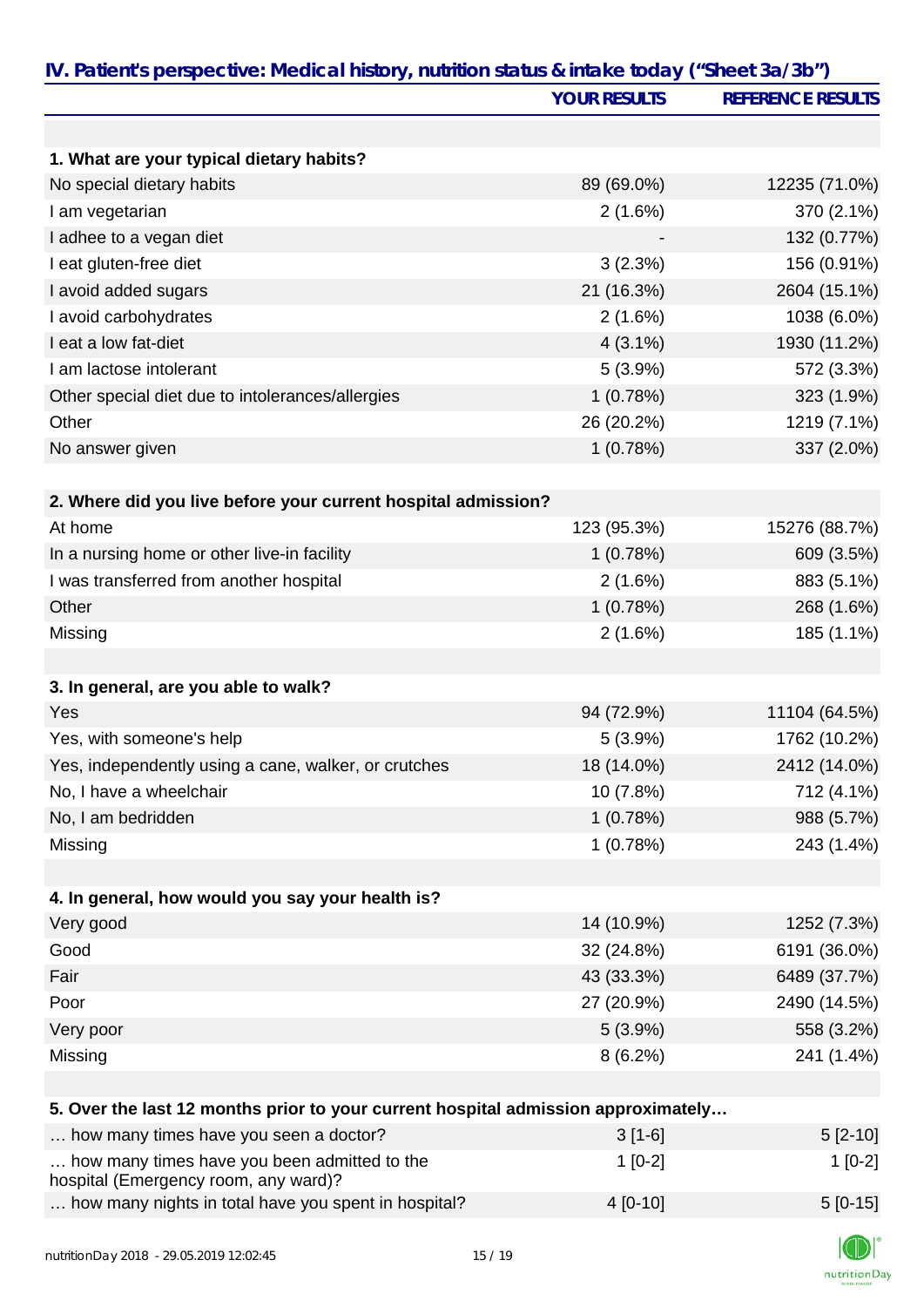| 6. How many different medications do you take routinely each day (prior to hospitalisation)? |             |              |
|----------------------------------------------------------------------------------------------|-------------|--------------|
| $1 - 2$                                                                                      | 26 (20.2%)  | 3323 (19.3%) |
| $3 - 5$                                                                                      | 33 (25.6%)  | 4698 (27.3%) |
| More than 5                                                                                  | 52 (40.3%)  | 5507 (32.0%) |
| None                                                                                         | 16 (12.4%)  | 2633 (15.3%) |
| I do not know                                                                                | 2(1.6%)     | 778 (4.5%)   |
| Missing                                                                                      |             | 282 (1.6%)   |
|                                                                                              |             |              |
| 7. Do you have health insurance?                                                             |             |              |
| Yes, private insurance only                                                                  | 1(0.78%)    | 2738 (15.9%) |
| Yes, public insurance only                                                                   | 101 (78.3%) | 8466 (49.2%) |
| Yes, both                                                                                    | 15 (11.6%)  | 2117 (12.3%) |
| None                                                                                         | $5(3.9\%)$  | 2268 (13.2%) |
| I prefer not to answer                                                                       | 3(2.3%)     | 1018 (5.9%)  |
| Missing                                                                                      | $4(3.1\%)$  | 614 (3.6%)   |
|                                                                                              |             |              |
| 8. What was your weight 5 years ago?                                                         | 80 [70-90]  | 72 [60-85]   |
| I do not know                                                                                | 34 (26.4%)  | 4280 (24.9%) |
|                                                                                              |             |              |
| 9a. Have you lost weight within the last 3 months?                                           |             |              |
| Yes, intentionally                                                                           | $8(6.2\%)$  | 1639 (9.5%)  |
| Yes, unintentionally                                                                         | 46 (35.7%)  | 6488 (37.7%) |
| No, my weight stayed the same                                                                | 35 (27.1%)  | 5108 (29.7%) |
| No, I gained weight                                                                          | 17 (13.2%)  | 1894 (11.0%) |
| I do not know                                                                                | 18 (14.0%)  | 1680 (9.8%)  |
| Missing                                                                                      | $5(3.9\%)$  | 412 (2.4%)   |
|                                                                                              |             |              |
| 9b. If yes, how many kg did you lose?                                                        | $7[4-10]$   | $6[4-10]$    |
| I do not know                                                                                | $4(7.4\%)$  | 1267 (15.6%) |
|                                                                                              |             |              |
| 10. Did you know about your hospitalisation two days                                         | 28 (24.8%)  | 6721 (41.1%) |
| before admission? (Yes)                                                                      |             |              |
|                                                                                              |             |              |
| 11. Please indicate if you                                                                   |             |              |
| were weighed at admission                                                                    | 67 (52.8%)  | 9728 (57.2%) |
| were informed about your nutrition status                                                    | 15 (12.2%)  | 5774 (34.3%) |
| were informed about nutrition care options                                                   | 18 (14.6%)  | 5459 (32.5%) |
| received special nutrition care                                                              | 24 (19.4%)  | 5054 (30.1%) |
|                                                                                              |             |              |
| 12. How well have you eaten in the week before you were admitted to the hospital?            |             |              |

| More than normal     | $\overline{\phantom{0}}$ | 762 (4.5%)    |
|----------------------|--------------------------|---------------|
| Normal               | 91 (71.1%)               | 10449 (61.1%) |
| About 3/4 of normal  | 12 (9.4%)                | 1762 (10.3%)  |
| About half of normal | 15 (11.7%)               | 2122 (12.4%)  |

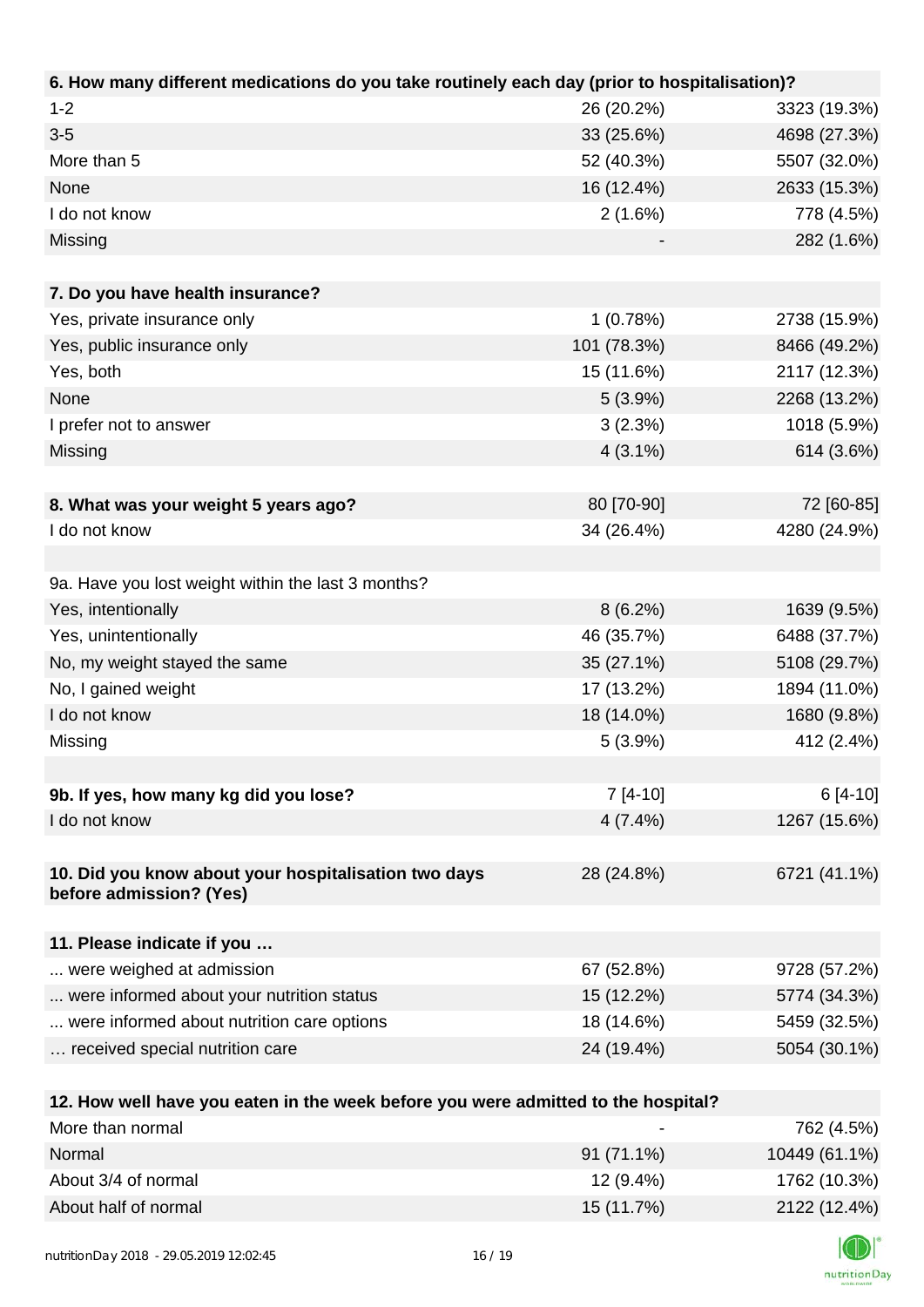| About a quarter to nearly nothing                                              | 5(3.9%)    | 1571 (9.2%)                |
|--------------------------------------------------------------------------------|------------|----------------------------|
| I do not know                                                                  | 3(2.3%)    | 153 (0.89%)                |
| Missing                                                                        | $2(1.6\%)$ | 286 (1.7%)                 |
|                                                                                |            |                            |
| 13. In general, how satisfied are you with the food at the hospital?           |            |                            |
| Very satisfied                                                                 | 25 (19.5%) | 4212 (24.6%)               |
| Somewhat satisfied                                                             | 53 (41.4%) | 5626 (32.9%)               |
| <b>Neutral</b>                                                                 | 19 (14.8%) | 3361 (19.6%)               |
| <b>Dissatisfied</b>                                                            | 11 (8.6%)  | 1441 (8.4%)                |
| Very dissatisfied                                                              | 2(1.6%)    | 491 (2.9%)                 |
| I do not know                                                                  | 17 (13.3%) | 1415 (8.3%)                |
| Missing                                                                        | 1(0.78%)   | 559 (3.3%)                 |
|                                                                                |            |                            |
| 14. Did you get any help with eating TODAY?                                    |            |                            |
| Yes, from family or friends                                                    | 1(0.78%)   | 1651 (9.7%)                |
| Yes, from hospital staff                                                       | $9(7.0\%)$ | 1185 (6.9%)                |
| <b>No</b>                                                                      | 97 (75.8%) | 13278 (77.6%)              |
| I do not know                                                                  | 6(4.7%)    | 218 (1.3%)                 |
| Missing                                                                        | 15 (11.7%) | 773 (4.5%)                 |
|                                                                                |            |                            |
| 15. Were you able to eat without interruption TODAY?<br>(Yes)                  | 92 (79.3%) | 11891 (74.2%)              |
|                                                                                |            |                            |
|                                                                                |            |                            |
| 16a. Please indicate how much hospital food you ate for lunch or dinner TODAY: |            |                            |
| About all                                                                      | 55 (43.0%) | 7871 (46.0%)               |
| 1/2                                                                            | 25 (19.5%) | 4261 (24.9%)               |
| 1/4                                                                            | 18 (14.1%) | 2226 (13.0%)               |
| Nothing                                                                        | 22 (17.2%) | 1992 (11.6%)               |
| Missing                                                                        | 8(6.3%)    | 755 (4.4%)                 |
|                                                                                |            |                            |
| 16b. The portion size of the meal I ordered TODAY was                          |            |                            |
| Standard                                                                       | 61 (47.7%) | 11000 (64.3%)              |
| Smaller                                                                        | 27 (21.1%) | 1600 (9.4%)                |
| Larger                                                                         | 6(4.7%)    | 763 (4.5%)                 |
| I do not know                                                                  | 14 (10.9%) | 1701 (9.9%)                |
| Missing                                                                        | 20 (15.6%) | 2041 (11.9%)               |
|                                                                                |            |                            |
| 17. If you did not eat everything of your meal, please tell us why:            |            |                            |
| I did not like the type of food offered                                        | 3(4.6%)    | 1293 (15.2%)               |
| I did not like the smell/taste of the food                                     | 3(4.6%)    | 996 (11.7%)                |
| The food did not fit my cultural/religious preferences                         |            | $90(1.1\%)$                |
| The food was too hot                                                           |            | 38 (0.45%)                 |
| The food was too cold                                                          | 3(4.6%)    | 207 (2.4%)                 |
| Due to food allergy/intolerance<br>I was not hungry at that time               | 14 (21.5%) | 53 (0.63%)<br>1520 (17.9%) |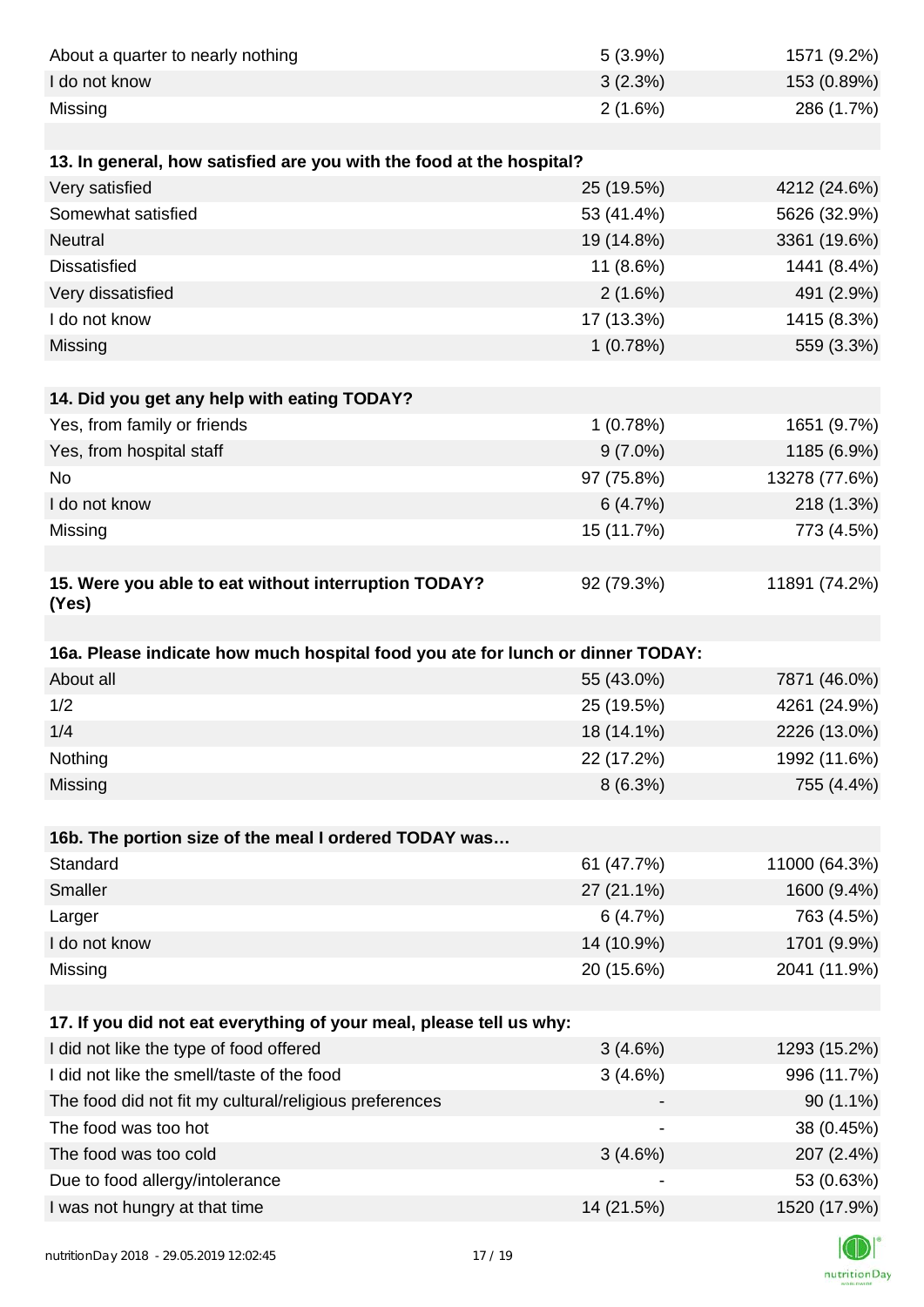| I do not have my usual appetite                                                      | 17 (26.2%) | 2475 (29.2%) |
|--------------------------------------------------------------------------------------|------------|--------------|
| I have problems chewing/swallowing                                                   | 3(4.6%)    | 478 (5.6%)   |
| I normally eat less than what was served                                             | 5(7.7%)    | 969 (11.4%)  |
| I had nausea/vomiting                                                                | 8 (12.3%)  | 637 (7.5%)   |
| I was too tired                                                                      | 3(4.6%)    | 506 (6.0%)   |
| I cannot eat without help                                                            |            | 141 (1.7%)   |
| I was not allowed to eat                                                             | 12 (18.5%) | 869 (10.2%)  |
| I had an exam, surgery, or test and missed my meal                                   | $2(3.1\%)$ | 469 (5.5%)   |
| I did not get requested food                                                         | 1(1.5%)    | 93 (1.1%)    |
| No answer given                                                                      | 16 (24.6%) | 1161 (13.7%) |
|                                                                                      |            |              |
| 18. Enter the number of glasses/cups of the drinks you consumed in the last 24 hours |            |              |
| Water                                                                                | 4 [2-5]    | $3[2-5]$     |
| Tea                                                                                  | $2[2-2]$   | $1[1-3]$     |
| Coffee                                                                               | $2[1-3]$   | $1[1-2]$     |
| <b>Milk</b>                                                                          | $1[1-2]$   | $1[0-1]$     |
| Fruit juice                                                                          | $2[1-3]$   | $1[0-2]$     |
| Soft drinks                                                                          | $1[1-1]$   | $0 [0-1]$    |
| <b>Nutrition drink</b>                                                               | $1[1-2]$   | $0[0-1]$     |
| Other                                                                                | $2[1-2]$   | $0 [0-1]$    |
|                                                                                      |            |              |
| 19a. Did you eat any food apart from hospital food<br><b>TODAY?</b>                  | 16 (13.9%) | 4518 (28.8%) |
| 19b. If yes, what did you eat?                                                       |            |              |
| Sweet snacks                                                                         | 1(6.3%)    | 1302 (28.8%) |
| Salty snacks                                                                         | 1(6.3%)    | 512 (11.3%)  |
| Homemade food                                                                        | 1(6.3%)    | 703 (15.6%)  |
| Fruits                                                                               | 8 (50.0%)  | 1730 (38.3%) |
| Dairy products                                                                       | 5(31.3%)   | 471 (10.4%)  |
| Food delivered/restaurant                                                            | 2(12.5%)   | 191 (4.2%)   |
| Sandwich                                                                             | 2(12.5%)   | 282 (6.2%)   |
| Other                                                                                |            | 724 (16.0%)  |
|                                                                                      |            |              |
| 20. How has your food intake changed since your hospital admission?                  |            |              |
| Increased                                                                            | 15 (11.7%) | 2508 (14.7%) |
| Decreased                                                                            | 36 (28.1%) | 5344 (31.2%) |
| Stayed the same                                                                      | 57 (44.5%) | 7154 (41.8%) |
| I do not know                                                                        | 10 (7.8%)  | 1188 (6.9%)  |
| Missing                                                                              | 10 (7.8%)  | 911 (5.3%)   |
|                                                                                      |            |              |
| 21. TODAY I feel                                                                     |            |              |
| Stronger than at admission                                                           | 47 (36.7%) | 7275 (42.5%) |
| Weaker than at admission                                                             | 27 (21.1%) | 3158 (18.5%) |
| Same as at admission                                                                 | 36 (28.1%) | 4825 (28.2%) |
|                                                                                      |            |              |